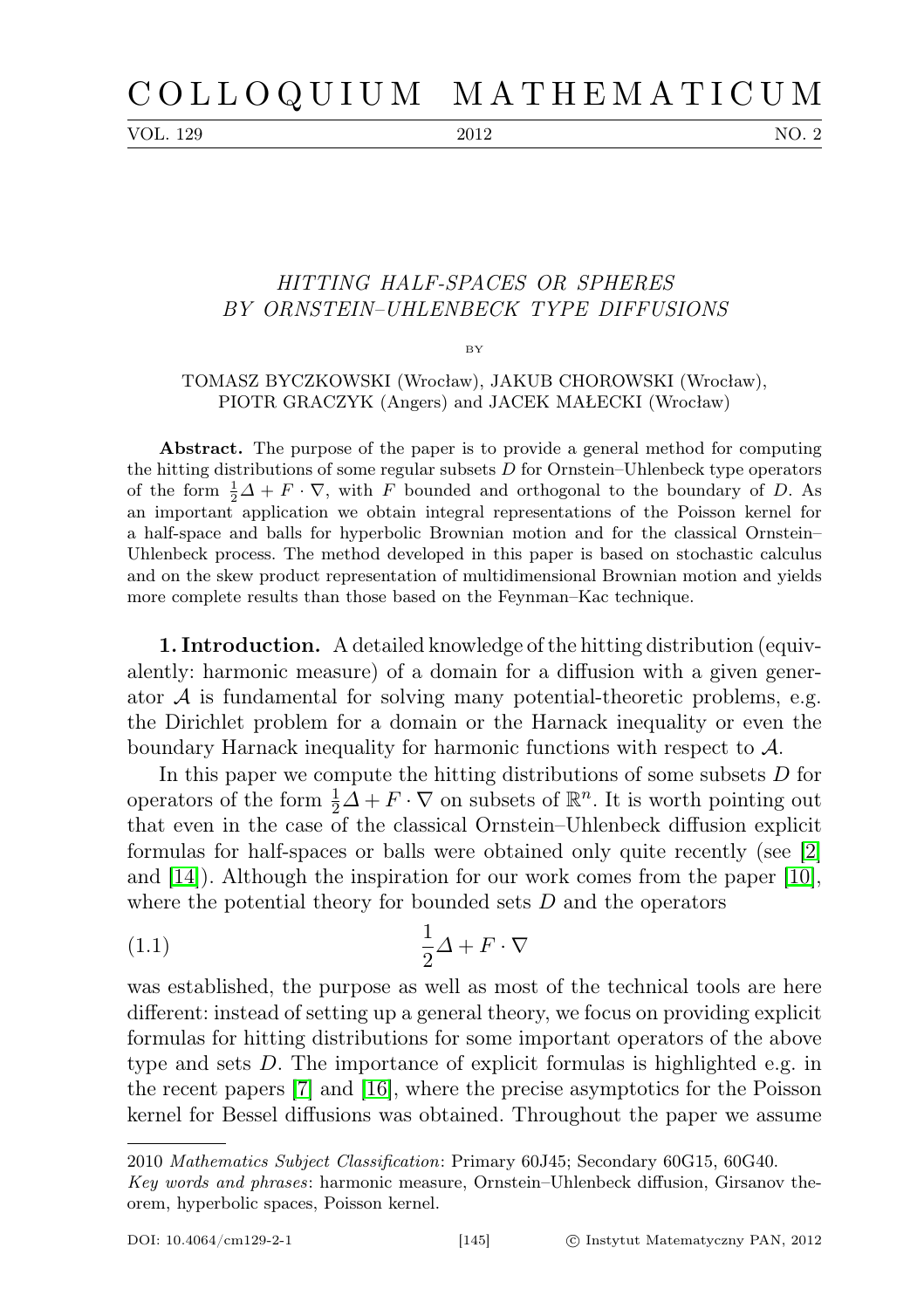that the vector field  $F$  in  $(1.1)$  is bounded and orthogonal to the boundary of D. The method developed here is based on stochastic calculus and Girsanov's theorem and consists in computing various integral functionals of Brownian motion and representing them in terms of special functions.

We provide a closed formula for the density function of the hitting ditribution, i.e. the Poisson kernel of a half-space or a ball for hyperbolic Brownian motion or for the classical Ornstein–Uhlenbeck process. The importance of hyperbolic Brownian motion stems from the fact that it is the canonical diffusion on hyperbolic spaces; it also has some important applications in risk theory in financial mathematics (see [\[11\]](#page-25-3) and [\[20\]](#page-26-2)). Explicit integral representations are crucial in obtaining estimates of the Poisson kernel and of the Green function [\[4\]](#page-25-4), [\[8\]](#page-25-5). In these papers, the main tool was the Feynman–Kac formula, applied to describe the distribution of a stopped multiplicative functional. The present approach, based on methods related to Girsanov's theorem, enables us to obtain representation formulas for the Poisson kernel, different from those mentioned above. The advantage of this approach is seen in Theorem 4, where we obtain the precise asymptotics of the Poisson kernel for large values of parameters. Another result worth mentioning is Theorem 6, where we provide a convenient representation of the Poisson kernel of a ball. Also the formula for the Poisson kernel of a ball for the classical Ornstein–Uhlenbeck diffusion is more complete than the one obtained in [\[14\]](#page-26-0) (as a series representation only).

The paper is organized as follows. In Section 2 we provide a general framework for the next sections. Throughout the paper we assume that in [\(1.1\)](#page-0-0) we deal with a potential vector field  $F$  on  $D$ , orthogonal to the boundary. Under this assumption, with the aid of stochastic calculus and Girsanov's theorem, we establish a general formula for the harmonic measure of the set  $D$  (Theorem 2).

In Section 3 we provide a closed formula for the Poisson kernel  $P(x_n, y)$ of a half-space for the hyperbolic Brownian motion on the real hyperbolic space  $\mathbb{H}^n$  (Theorem 3) and provide an asymptotic formula for  $P(x_n, y)$ (Theorem 4). In Section 4 we provide an integral representation of the Poisson kernel for concentric balls for hyperbolic Brownian motion on the ball model  $\mathbb{D}^n$ . We remark here that a similar representation from [\[5\]](#page-25-6) depends on additional conjectures on the zeros of some hypergeometric functions which so far remain unsettled. The important tool here, as well as in the next section, is the skew-product representation of the n-dimensional Brownian motion. In Section 5 we provide an integral representation for the Poisson kernel of a ball for the classical Ornstein–Uhlenbeck process (Theorem 7). In Appendix we collect some useful information on Bessel functions, hypergeometric and Legendre functions and on the skew-product of  $n$ -dimensional Brownian motion.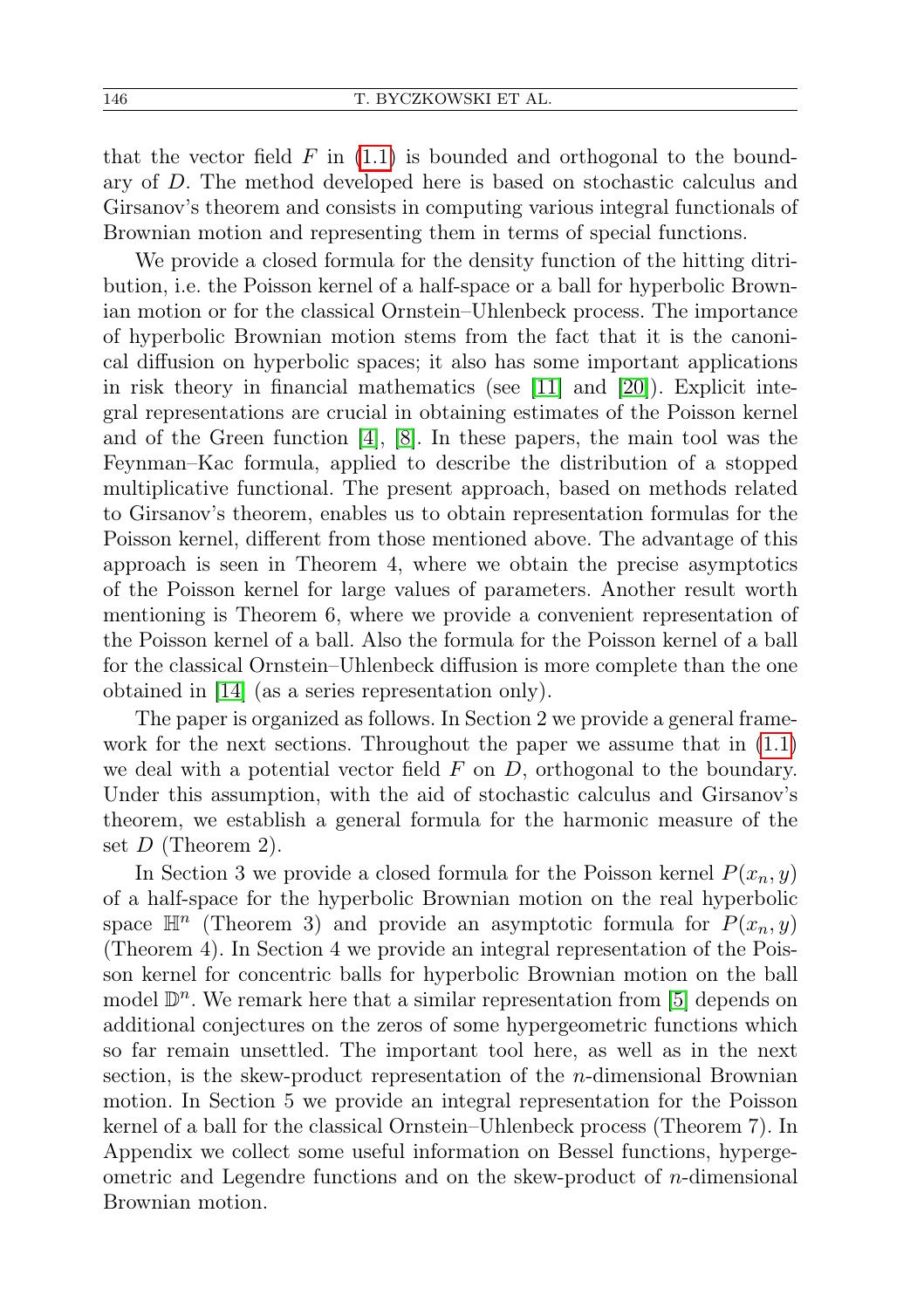## 2. Change of measure due to Girsanov's theorem

**Notation.** For  $n > 2$  we denote by  $\mathbb{R}^n$  the *n*-dimensional Euclidean space,  $\langle x, y \rangle$  denotes the standard inner product of  $x, y \in \mathbb{R}^n$ , and by |x| we denote the Euclidean length of a vector  $x \in \mathbb{R}^n$ . The ball with center at zero and radius r is written as  $B_r = \{x \in \mathbb{R}^n : |x| < r\}$ ; its boundary, which is the  $(n-1)$ -dimensional sphere, is denoted by  $S_r^{n-1} = \{x \in \mathbb{R}^n : |x| = r\}$  and the spherical measure on  $S_r^{n-1}$  is denoted by  $\sigma_r^{n-1}$ . Furthermore, we write  $f(x) \sim g(x)$  as  $x \to b$  when  $\lim_{x \to b} f(x)/g(x) = 1$ . If for two functions f and g there exist constants  $c_1, c_2$  such that  $c_1 < f(x)/g(x) < c_2$  for every  $x \in D$ we will write briefly  $f \approx g, x \in D$ .

Throughout the paper D will stand for a domain in  $\mathbb{R}^n$  with a smooth, connected boundary  $\partial D$ , and F will be a bounded vector field which is defined on an open Lipschitz set U containing D. We assume that  $F$  is continuously differentiable up to the boundary of  $U$  and continuously vanishes on the boundary of U. We further assume that  $F = \nabla V$  on D for a scalar valued function V and call the function V a potential (and F a potential vector field on D). We set  $F = V \equiv 0$  on the complement of U. We say that the vector field F is *orthogonal to the boundary*  $\partial D$  if for every differentiable curve  $\Gamma : [0,1) \to \partial D$  we have  $F(\Gamma(s)) \cdot \Gamma'(s) = 0$  for every  $s \in [0,1)$ .

Lemma 2.1. Under the above assumptions, if the potential vector field  $F$  is orthogonal to the boundary of the set  $D$  then the potential function  $V$ determined, up to a constant, by the equation

$$
\nabla V(x) = F(x)
$$

is constant on the boundary ∂D.

*Proof.* Fix  $x_0 \in \partial D$ . The potential V is given by the curve integral

$$
V(x) = \int_{\gamma} F(r) dr + V(x_0),
$$

where  $\gamma$  is an arbitrary continuously differentiable path beginning at  $x_0$  and ending at x. For  $x \in \partial D$  we choose  $\gamma$  to follow the boundary of the set D, i.e.  $\gamma : [0, 1] \rightarrow \partial D, \gamma(0) = x_0, \gamma(1) = x$ . Then

$$
V(x) - V(x_0) = \int_{0}^{1} F(\gamma(s)) \cdot \gamma'(s) ds = 0.
$$

Since  $\partial D$  is connected, we obtain the conclusion. ■

Throughout the paper we work within the framework of the canonical representation of processes, i.e. our basic probability space is the space of all continuous  $\mathbb{R}^n$ -valued functions defined on  $[0,\infty)$  with appropriate  $\sigma$ fields (see [\[17\]](#page-26-3)). The standard n-dimensional Brownian motion is denoted by  $W(t) = (W_1(t), \ldots, W_n(t)).$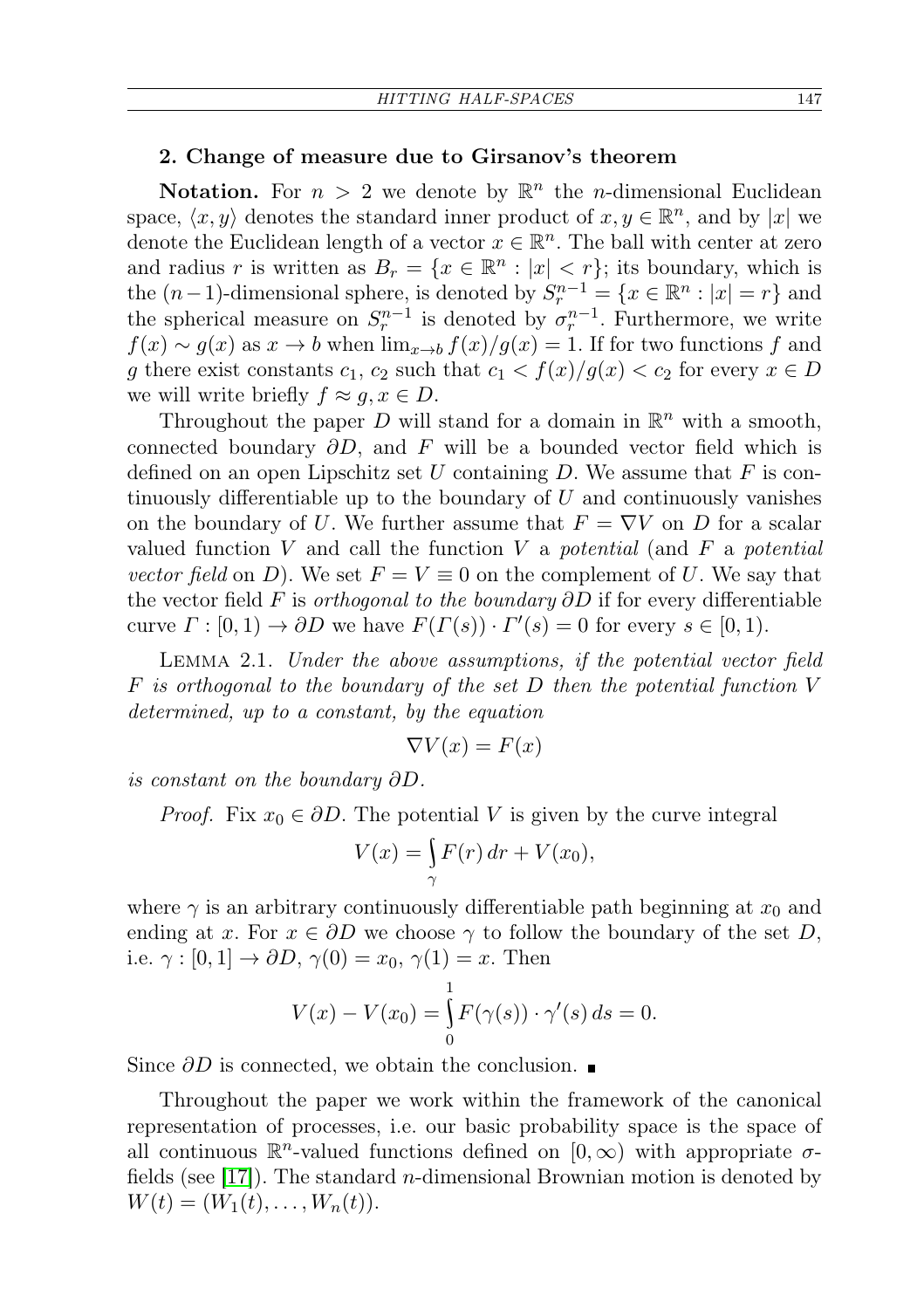<span id="page-3-0"></span>Define a process  $X$  by the SDE

$$
(2.1) \t\t dX(t) = dW(t) + F(X(t))dt,
$$

under the conditions specified above. Then X is a local diffusion on  $U$  with generator  $L = \frac{1}{2}\Delta + F(x) \cdot \nabla$ . Since the field F is bounded, X can be defined as a local semimartingale (see e.g. [\[17\]](#page-26-3)). Let  $\tau$  be the first exit time of the trajectory from the set D. The harmonic measure  $w^x$  on  $\partial D$  is defined as the distribution of  $X(\tau)$  under the distribution  $P^x$  of the process X starting at  $x \in D$ . We define a local martingale M by the formula

(2.2) 
$$
M(t) = \int_{0}^{t} F(W(s)) \cdot dW(s).
$$

Its quadratic variation is then given by the formula

<span id="page-3-1"></span>
$$
\langle M \rangle(t) = \int_{0}^{t} |F(W(s))|^2 ds.
$$

We further define the basic object of our study, namely

(2.3) 
$$
N(t) = \exp\left(M(t) - \frac{1}{2} \langle M \rangle(t)\right).
$$

We now provide the basic formula for the harmonic measure of the process defined by [\(2.1\)](#page-3-0) under some additional conditions.

<span id="page-3-3"></span>THEOREM 2.2. Under the conditions stated above, suppose that  $X$  is the process defined by the system [\(2.1\)](#page-3-0). Assume additionally that:

- <span id="page-3-4"></span>(i) The vector field  $F$  is potential and orthogonal to the boundary of  $D$ .
- (ii) For every  $t > 0$ ,

(2.4) 
$$
\mathbb{E}^x[\exp(\langle M \rangle(t \wedge \tau))] < \infty.
$$

<span id="page-3-2"></span>(iii)

(2.5) 
$$
\{N(t \wedge \tau)\}_{t>0} \text{ is uniformly integrable.}
$$

Then for  $x \in D$  the harmonic measure  $w^x$  has the density function

$$
w^x(dz) = e^{V(\partial D) - V(x)} \mathbb{E}^x[e^{-\frac{1}{2}\int_0^{\tau}(|\nabla V(W(s))|^2 + \Delta V(W(s)))ds}; W(\tau) \in dz],
$$

where V is the potential function of the field F and  $V(\partial D)$  is its value on  $\partial D$ .

Proof. According to [\(2.2\)](#page-3-0) the process

$$
F(W(t)) \cdot dW(t) - \frac{1}{2}|F(W(t))|^2 dt = dM(t) - \frac{1}{2}d\langle M \rangle(t)
$$

is a local semimartingale. Writing, as in [\(2.3\)](#page-3-1),

$$
N(t) = \exp\left(M(t) - \frac{1}{2}\langle M \rangle(t)\right)
$$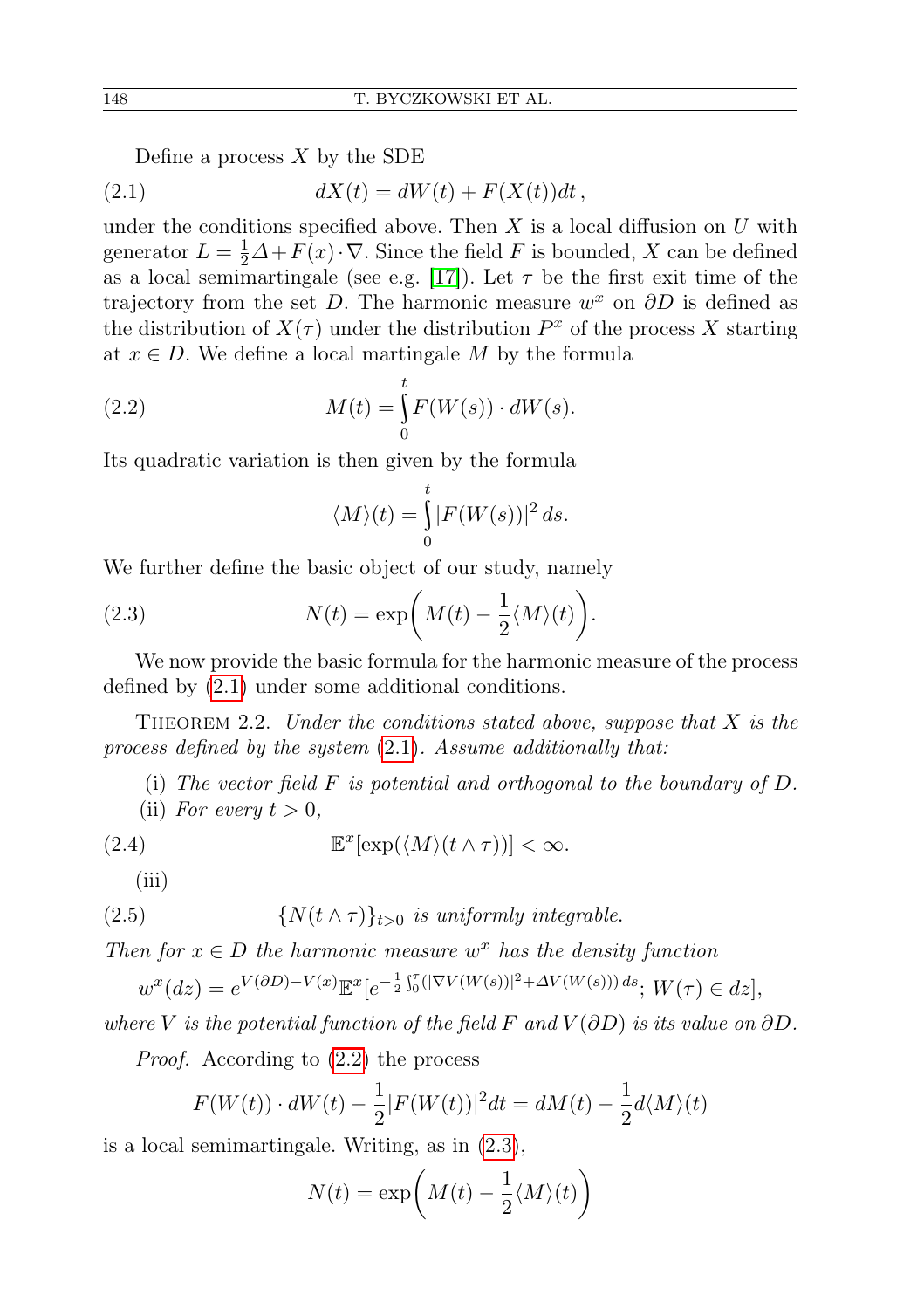we deduce, as an application of Itô's formula, that  $N(t)$  is a local martingale. If we define a measure  $Q^x$  by

$$
\left. \frac{dQ^x}{dP^x} \right|_{\mathcal{F}_{t \wedge \tau}} = N(t \wedge \tau),
$$

then, as a consequence of Girsanov's theorem,  $(W, Q^x)$  and  $(X, P^x)$  are different descriptions of the same process, up to time  $\tau$  (see [\[10\]](#page-25-1)). Consequently, for a continuous bounded function  $f$  defined on  $\mathbb{R}^n$  we obtain

$$
\mathbb{E}^x f(X(t \wedge \tau)) = \mathbb{E}^x[N(t \wedge \tau); f(W(t \wedge \tau))].
$$

Now, the condition [\(2.5\)](#page-3-2) shows that the expression on the right-hand side converges to  $\mathbb{E}^x[N(\tau); f(W(\tau))]$  as  $t \to \infty$ . The left-hand side converges to  $\mathbb{E}^{x} f(X(\tau))$ , by the continuity of the process X. This indicates that indeed  $w^x$  has a density given by

(2.6) 
$$
w^x(dz) = \mathbb{E}^x[N(\tau); W(\tau) \in dz].
$$

We now provide a further description of the function  $w^x$ . Recall that F is the potential of the vector field B. Define

$$
Z(t) = V(W(t)).
$$

Applying the Itô formula we see that

$$
Z(t) - Z(0) = \int_0^t \nabla V(W(s)) \cdot dW(s) + \frac{1}{2} \int_0^t \Delta V(W(s)) ds
$$
  
=  $M(t) - \frac{1}{2} \langle M \rangle(t) + \frac{1}{2} \langle M \rangle(t) + \frac{1}{2} \int_0^t \Delta V(W(s)) ds.$ 

Consequently,

(2.7) 
$$
N(t) = \exp\left(M(t) - \frac{1}{2}\langle M \rangle(t)\right)
$$
  
= 
$$
\exp\left(Z(t) - Z(0) - \frac{1}{2}\int_{0}^{t} [|\nabla V(W(s))|^{2} + \Delta V(W(s))] ds\right).
$$

Observe that  $Y(\tau) = V(W(\tau)) = V(\partial D)$  since the vector field F is orthogonal to  $\partial D$ . Hence, stopping at  $t \wedge \tau$  and taking expectation we get, when  $t\to\infty,$ 

$$
w^x (dz) = e^{V(\partial D) - V(x)} \mathbb{E}^x [e^{-\frac{1}{2} \int_0^{\tau} [|\nabla V(W(s))|^2 + \Delta V(W(s))] ds}; W(\tau) \in dz].
$$

This, together with  $(2.6)$ , finishes the proof.  $\blacksquare$ 

<span id="page-4-0"></span>3. Harmonic measure of a hyperbolic horocycle in  $\mathbb{H}^n$ . For every  $a > 0$  we define  $H_a = \{x \in \mathbb{R}^n : x_n > a\}$ . In this section we consider the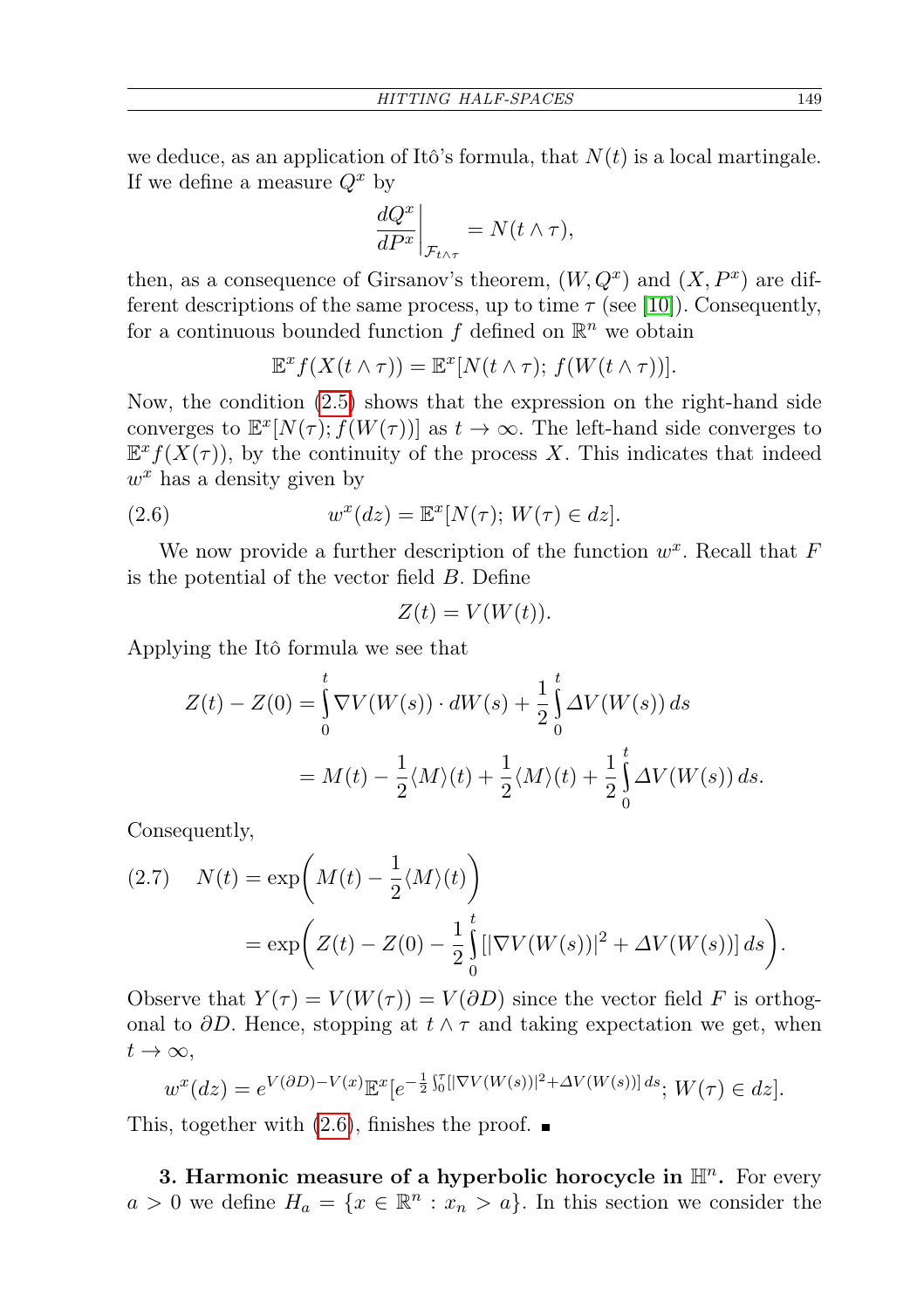harmonic measure  $\omega_a^x$  of the set  $H_a$  for the operator

$$
\Delta_{\text{LB}} = x_n^2 \sum_{i=1}^n \frac{\partial^2}{\partial x_i^2} - (n-2)x_n \frac{\partial}{\partial x_n}, \quad n \ge 2.
$$

The motivation for studying this operator comes from hyperbolic geometry. More precisely, this is the Laplace–Beltrami operator associated with the Riemannian metric in the half-space model  $\mathbb{H}^n$  of real *n*-dimensional hyperbolic space. From the geometric point of view, the set  $H_a$  is the interior of the hyperbolic horocycle  $\partial H_a = \{x \in \mathbb{R}^n : x_n = a\}$ . Let  $(B_i(t))_{i=1}^n$ be the *n*-dimensional Brownian motion on  $\mathbb{R}^n$  with generator  $\frac{d^2}{dx^2}$  (and not 1 2  $\frac{d^2}{dx^2}$ ), i.e. the variance  $E^0B_i^2(t)$  is 2t. Then the Brownian motion on  $\mathbb{H}^n$ ,  $\tilde{Y}^{\tilde{w}} = (Y_i)_{i=1}^n$ , can be described by the following system of stochastic differential equations:

<span id="page-5-0"></span>(3.1) 
$$
\begin{cases} dY_1(t) = Y_n(t)dB_1(t), \\ dY_2(t) = Y_n(t)dB_2(t), \\ \dots \\ dY_n(t) = Y_n(t)dB_n(t) - (n-2)Y_n(t)dt. \end{cases}
$$

By the Itô formula the generator of the solution of this system is  $\Delta_{\text{LB}}$ . The Laplace–Beltrami operator can be rewritten in the form  $\Delta_{\text{LB}} = 2x_n^2 L_1$ , where

(3.2) 
$$
L_1 = \frac{1}{2}\Delta + F_1(x) \cdot \nabla,
$$

with  $F_1(x) = (0, \ldots, 0, (2 - n)/(2x_n))$ . Now, we make a change of time. Namely, we write

$$
A(u) = \int_{0}^{u} Y_n^2(s) \, ds,
$$

and

$$
\sigma(t) = \inf\{u > 0 : A(u) > t\}.
$$

If we now write

$$
\tilde{B}_k(t) = \int\limits_0^{\sigma(t/2)} Y_n(s) \, dB_k(s), \quad k = 1, \dots, n,
$$

then  $\tilde{B}_k$  are martingales with mutual variations  $\langle \tilde{B}_k, \tilde{B}_l \rangle(t) = \delta(k, l)t, k, l =$  $1, \ldots, n$ , so  $\tilde{B} = (\tilde{B}_{k})$  is the standard *n*-dimensional Brownian motion. Substituting

$$
\tilde{Y}_k(t) = Y_k(\sigma(t/2)), \quad k = 1, \dots, n,
$$

we find that [\(3.1\)](#page-5-0) transforms into the following system of SDEs: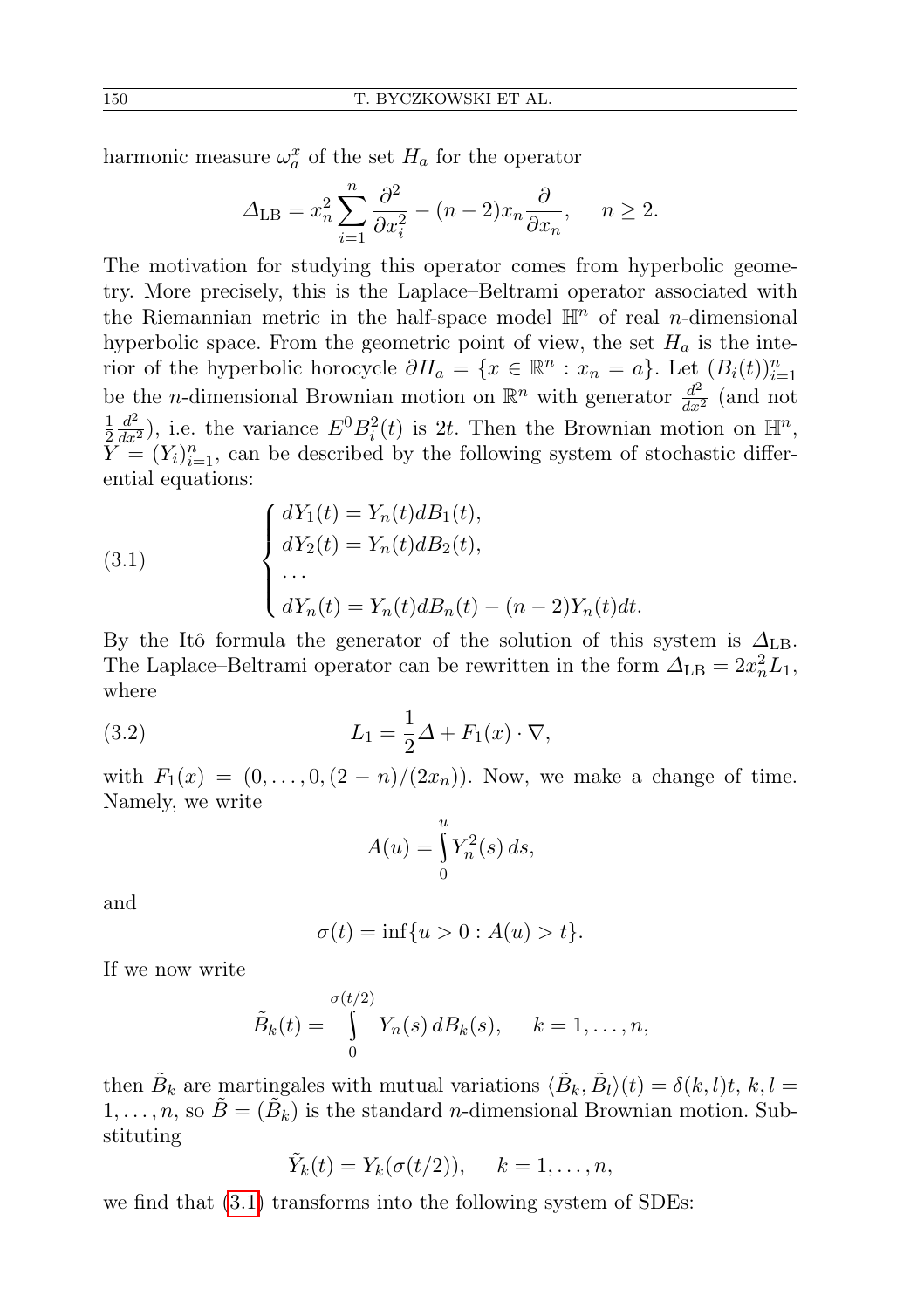(3.3)  

$$
\begin{cases}\n d\tilde{Y}_1(t) = d\tilde{B}_1(t), \\
d\tilde{Y}_2(t) = d\tilde{B}_2(t), \\
\cdots \\
d\tilde{Y}_n(t) = Z_n(t) d\tilde{B}_n(t) - (n-2) \frac{dt}{2Z_n(t)}.\n\end{cases}
$$

Again, by Itô's formula,  $L_1$  is the generator of the process  $\tilde{Y} = (\tilde{Y}_k)$ . Since the change of time does not affect the exit place, the harmonic measures of the operators  $\Delta_{\text{LB}}$  and  $L_1$  are the same.

The potential of the vector field  $F_1$  is given by  $V_1(x) = (2 - n) \ln(x_n)/2$ . Moreover, it is easy to check that the vector field  $F_1$  is orthogonal to  $\partial H_a$ . Using  $(2.2)$  and  $(2.7)$ , we obtain

$$
M(t) = \frac{2 - n}{2} \int_0^t \frac{dW_n(s)}{W_n(s)}, \quad \langle M \rangle(t) = \left(\frac{n - 2}{2}\right)^2 \int_0^t \frac{ds}{W_n^2(s)},
$$

$$
N(t) = \left(\frac{W_n(0)}{W_n(t)}\right)^{(n-2)/2} \exp\left(-\frac{n(n-2)}{8} \int_0^t \frac{ds}{W_n^2(s)}\right),
$$

where  $W(t) = (W_1(t), \ldots, W_n(t))$  denotes the standard Brownian motion in  $\mathbb{R}^n$  starting from  $W(0) = x$ . If we put  $\tau_a = \inf\{t > 0 : W(t) \notin H_a\}$  we obtain

$$
\mathbb{E}^x \exp(\langle M \rangle (t \wedge \tau_a)) = \mathbb{E}^x \exp\left(\frac{(n-2)^2}{4} \int_0^{t \wedge \tau_a} \frac{ds}{W_n^2(s)}\right)
$$

$$
\leq \mathbb{E}^x \exp\left(\frac{(n-2)^2}{4} \int_0^{t \wedge \tau_a} \frac{ds}{a^2}\right) < \infty.
$$

Moreover,

$$
N(t \wedge \tau_a) \le \left(\frac{W_n(0)}{W_n(t \wedge \tau_a)}\right)^{(n-2)/2} \le \left(\frac{x_n}{a}\right)^{(n-2)/2}, \quad t \ge 0.
$$

Now, the results of Theorem [2.2](#page-3-3) imply that

<span id="page-6-0"></span>
$$
(3.4) \quad \omega_a^x(dy) = \left(\frac{x_n}{a}\right)^{(n-2)/2} \mathbb{E}^x \bigg[ \exp\bigg(-\frac{n(n-2)}{8}\int_0^{\tau_a} \frac{ds}{W_n(s)^2}\bigg); \ W(\tau_a) \in dy \bigg].
$$

The above formula enables us to find the density function  $P_a(x, y)$ ,  $x \in H_a$ ,  $y \in \partial H_a$ , of the measure  $\omega_a^x(dy)$  with respect to the Lebesgue measure on  $\partial H_a$ . The scaling property of *n*-dimensional Brownian motion implies the scaling property for the Poisson kernels,

$$
P_a(x,y) = a^{1-n} P_1(x/a, y/a), \quad x \in H_a, y \in \partial H_a.
$$

Moreover, the Brownian motion  $W(t)$  and the set  $H_1$  are invariant under translations  $(\tilde{x}, x_n) \mapsto (\tilde{x} + b, x_n + b)$ , where  $b \in \mathbb{R}^{n-1}$ . Consequently,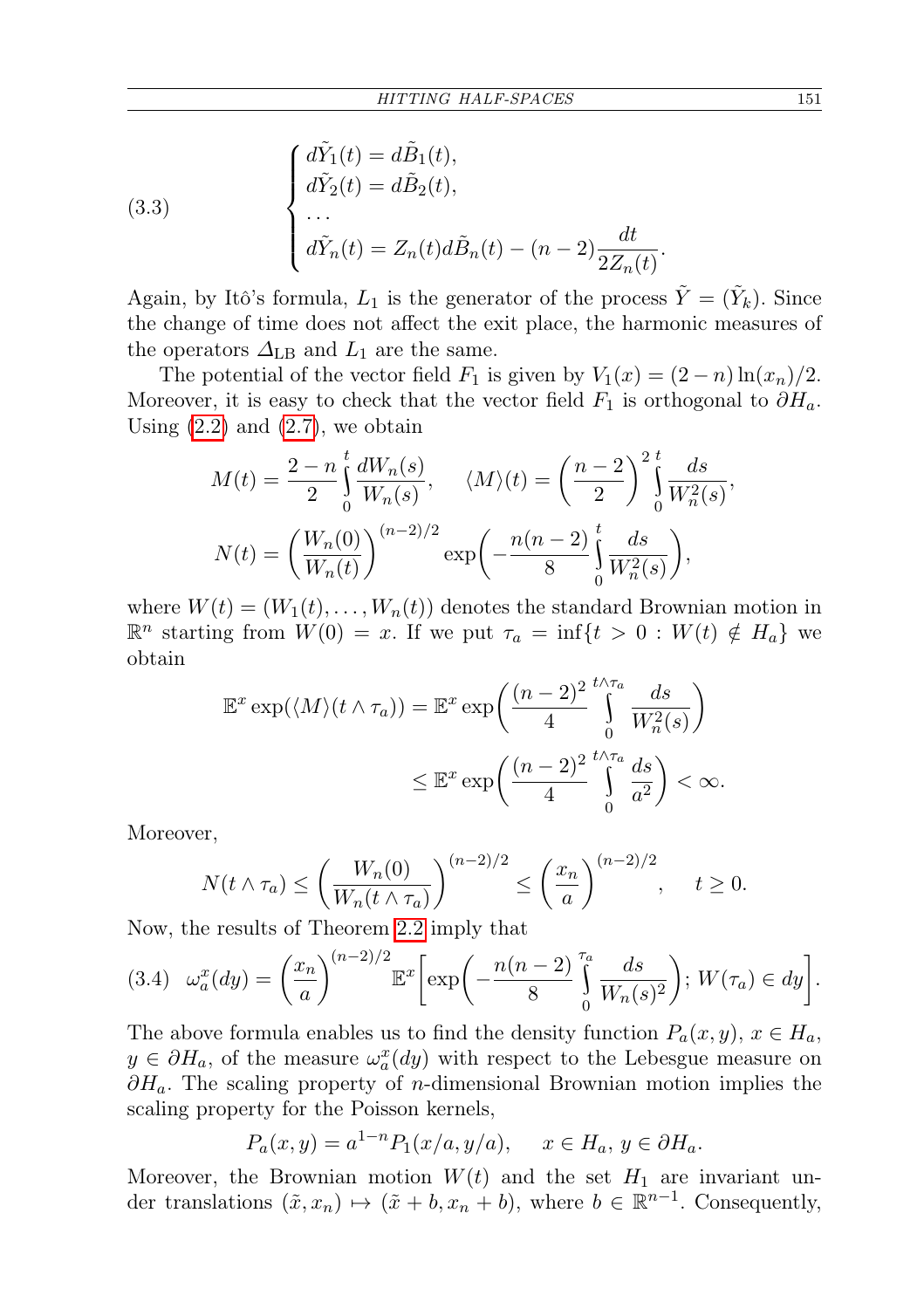$P_1(x, y) = P_1((0, x_n), (\tilde{y} - \tilde{x}, 1))$  for all  $x \in H_1$  and  $y \in \partial H_1$ . We will use these properties in further considerations to simplify the notation. We will write

$$
P(x_n, y) = P_1((0, x_n), (y, 1)), \quad y \in \mathbb{R}^{n-1}, \text{ and } \tau = \tau_1.
$$

<span id="page-7-1"></span>THEOREM 3.1. For every  $x_n > 1$  and  $y \in \mathbb{R}^{n-1}$  we have

<span id="page-7-0"></span>(3.5)

$$
P(x_n, y) = \frac{1}{2^{\nu - 1}\pi^{\nu + 1}} \frac{x_n^{\nu}}{|y|^{\nu - 1}} \int_0^{\infty} \frac{J_{\nu}(t)Y_{\nu}(tx_n) - J_{\nu}(tx_n)Y_{\nu}(t)}{J_{\nu}^2(t) + Y_{\nu}^2(t)} t^{\nu} K_{\nu - 1}(t|y|) dt,
$$

where  $\nu = (n-1)/2$ .

Proof. Observe that the integral appearing in [\(3.4\)](#page-6-0) as well as the hitting time  $\tau$  depend only on the last coordinate of the Brownian motion  $W(t) = (\tilde{W}(t), W_n(t))$ . Since the processes  $\tilde{W}(t)$  and  $W_n(t)$  are independent we obtain

$$
(3.6) \quad \omega_1^x(dy) = x_n^{(n-2)/2} \int_0^\infty \mathbb{E}^0[\tilde{W}(s) \in dy] \mathbb{E}^{x_n} \left[ e^{-\frac{n(n-2)}{8} \int_0^\tau \frac{ds}{W_n(s)^2}}; \tau \in ds \right]
$$

$$
= x_n^{(n-2)/2} \left( \int_0^\infty \frac{\exp(-|y|^2/(2s))}{(2\pi s)^{(n-1)/2}} \mu_{x_n}(ds) \right) dy,
$$

where

$$
\mu_{x_n}(ds) = \mathbb{E}^{x_n} \bigg[ \exp\bigg( -\frac{n(n-2)}{8} \int_0^{\tau} \frac{ds}{W_n(s)^2} \bigg); \ \tau \in ds \bigg].
$$

The Laplace transform of  $\mu_{x_n}$  is given by

$$
\mathcal{L}\mu_{x_n}(w) = \mathbb{E}^{x_n} \exp\left(-\frac{n(n-2)}{8} \int_0^{\tau} \frac{ds}{W_n(s)^2} - w \int_0^{\tau} ds\right) = E^{x_n} e_q(\tau),
$$

where  $w \ge 0$  and  $q(x) = -n(n-2)/(8x^2) - w$ . The function  $\varphi(x_n) =$  $E^{x_n}e_q(\tau)$  is a gauge function for an appropriate Schrödinger operator based on the generator of  $W_n(t)$ . Consequently,  $\varphi$  is a bounded solution of the equation

$$
\frac{1}{2}\varphi''(x) - \left(\frac{n(n-2)}{8x^2} + w\right)\phi(x) = 0, \quad x \ge 1,
$$

such that  $\varphi(1) = 1$ . Making the substitution  $\sqrt{x} \psi(x)$  $(2w) = \varphi(x)$  we reduce the above equation to

$$
2x^{2}w\psi''(x\sqrt{2w}) + x\sqrt{2w}\,\psi'(x\sqrt{2w}) - \left(\frac{(n-1)^{2}}{4} + 2wx^{2}\right)\psi(x\sqrt{2w}) = 0,
$$

which is the modified Bessel equation [\(6.5\)](#page-21-0) with  $\nu = (n-1)/2$ . Taking into account the general form of solutions of [\(6.5\)](#page-21-0), the boundary condition and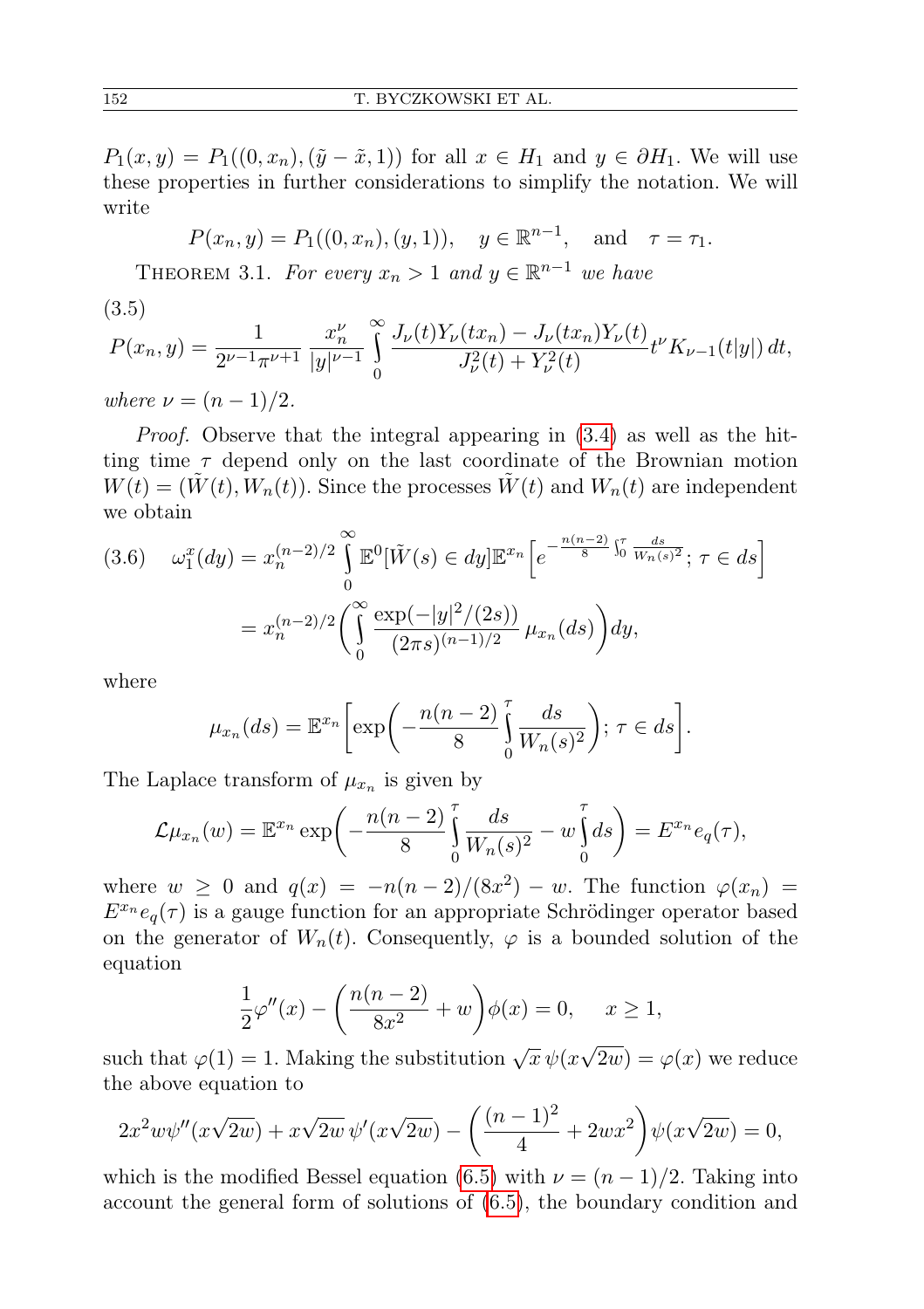boundedness of  $\varphi$  we arrive at

(3.7) 
$$
\mathcal{L}\mu_{x_n}(w) = \sqrt{x_n} \frac{K_{\nu}(x_n \sqrt{2w})}{K_{\nu}(\sqrt{2w})}, \quad w \ge 0.
$$

Since square root can be extended to a holomorphic function on  $\mathbb{C} \setminus$  $(-\infty, 0]$  and the modified Bessel function  $K_{\nu}$  has no zeros in the positive halfplane Re  $w \geq 0$ , the Laplace transform  $\mathcal{L}\mu_{x_n}(w)$  can also be extended to an analytic function on  $\mathbb{C} \setminus (-\infty, 0]$ . Moreover, using the asymptotic expansion [\(6.6\)](#page-21-1) we obtain

(3.8) 
$$
|\mathcal{L}\mu_{x_n}(w)| \leq \left| e^{-(x_n-1)\sqrt{2w}} \frac{1 + E(x_n\sqrt{2w})}{1 + E(\sqrt{2w})} \right|
$$

$$
\leq 2 \exp\left( -(x_n - 1)\sqrt{2|w|} \cos \frac{\arg w}{2} \right)
$$

for every  $w \in \mathbb{C} \setminus (-\infty, 0]$  such that  $|w|$  is large enough. Note that here  $\arg w \in [-\pi, \pi]$ . In particular,  $\mathcal{L}\mu_{x_n}(w)$  is bounded for  $|w| \geq 1$ . These properties of  $\mathcal{L}\mu_{x_n}$  and its analytic continuation guarantee that we can apply the inverse Laplace transform to [\(3.7\)](#page-7-0) (see [\[13,](#page-26-4) Theorem 8.5, p. 267]). More precisely, there exists a density function of  $\mu_{x_n}$  with respect to Lebesgue measure on  $(0, \infty)$  given by the inversion formula

$$
\mu_{x_n}(s) = \frac{1}{2\pi i} \lim_{r \to \infty} \int_{1-ir}^{1+ir} \mathcal{L}\mu_{x_n}(w) e^{sw} dw.
$$

To compute the limit we integrate the function  $f_s(w) = \mathcal{L}\mu_{x_n}(w)e^{sw}$  over a rectangular contour surrounding the branch-cut of  $f_s$  which is the negative real axis. Let  $\Gamma$  be the positively oriented contour consisting of four horizontal segments  $\gamma_1 = [-r+i/r, i/r], \gamma_2 = [-r-i/r, -i/r], \gamma_3 = [-r+ir, 1+ir],$  $\gamma_4 = [-r - ir, 1 - ir]$ , three vertical segments  $\gamma_5 = [-r + i/r, -r + ir]$ ,  $\gamma_6 = [-r - i/r, -r - ir], \gamma_7 = [1 - ir, 1 + ir],$  and a semi-circle  $\gamma_8 = \{ |w|$  $= 1/r$ , Re  $w > 0$ . The formula [\(6.7\)](#page-21-2) implies that  $f_s$  is bounded for small w such that  $\text{Re } w > 0$ . Consequently, the integral over  $\gamma_8$  tends to zero when  $r \to \infty$ . The boundedness of  $\mathcal{L}\mu_{x_n}(w)$  for large w implies that for  $r \geq 1$  and every  $s > 0$  we have

$$
\left| \left( \int_{\gamma_5} + \int_{\gamma_6} \int f_s(w) \, dw \right| \leq 2 \sup_{|w| \geq 1} \mathcal{L} \mu_{x_n}(w) \, r e^{-rs} \to 0
$$

as  $r \to \infty$ . Finally, using [\(3.8\)](#page-7-0), we obtain

$$
\left| \left( \int_{\gamma_3} + \int_{\gamma_4} \int_{\gamma_4} f_s(w) \, dw \right| \le 4 \exp(-(x_n - 1) \cos(3\pi/8) \sqrt{r}) \int_{-1}^{\infty} e^{-su} \, du \to 0
$$

as  $r \to \infty$ . The Cauchy theorem together with the previous considerations and [\(6.8\)](#page-21-3) gives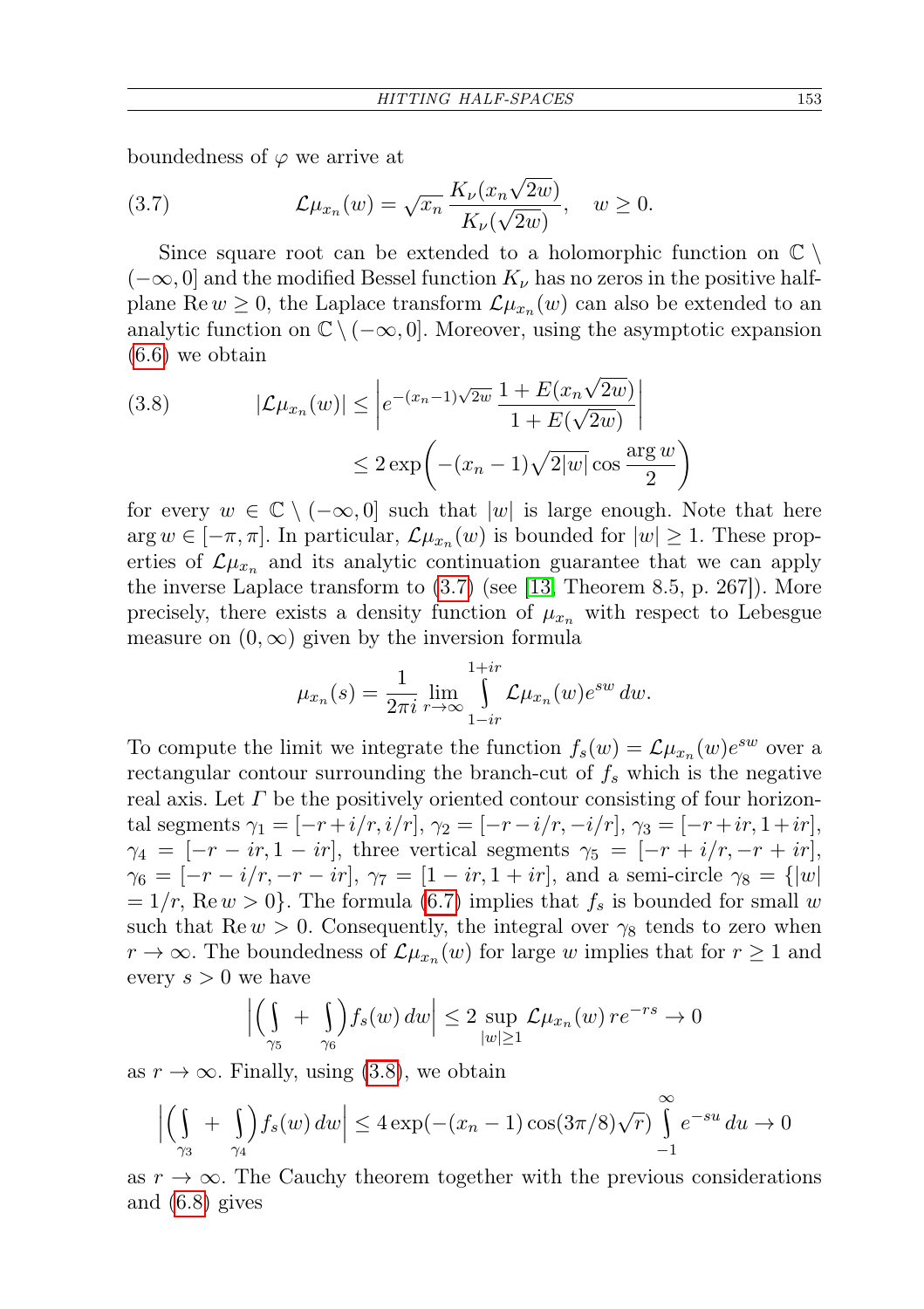$$
\mu_{x_n}(s) = \frac{1}{2\pi i} \lim_{r \to \infty} \int_{1-ir}^{1+ir} \mathcal{L}\mu_{x_n}(w) e^{sw} dw = \frac{1}{2\pi i} \lim_{r \to \infty} \left( \int_{\gamma_1} + \int_{\gamma_2} \right) f_s(w) dw
$$
  
\n
$$
= \frac{\sqrt{x_n}}{2\pi i} \int_{0}^{\infty} \left[ \frac{K_{\nu}(-i\sqrt{2t} x_n)}{K_{\nu}(-i\sqrt{2t})} - \frac{K_{\nu}(i\sqrt{2t} x_n)}{K_{\nu}(i\sqrt{2t})} \right] e^{-st} dt
$$
  
\n
$$
= -\frac{\sqrt{x_n}}{\pi} \int_{0}^{\infty} \text{Im}\left( \frac{K_{\nu}(i\sqrt{2t} x_n)}{K_{\nu}(i\sqrt{2t})} \right) e^{-st} dt
$$
  
\n
$$
= -\frac{\sqrt{x_n}}{\pi} \int_{0}^{\infty} \text{Im}\left( \frac{K_{\nu}(it x_n)}{K_{\nu}(it)} \right) t e^{-st^2/2} dt
$$
  
\n
$$
= \frac{\sqrt{x_n}}{\pi} \int_{0}^{\infty} \frac{J_{\nu}(t)Y_{\nu}(t x_n) - J_{\nu}(t x_n)Y_{\nu}(t)}{J_{\nu}^2(t) + Y_{\nu}^2(t)} t e^{-st^2/2} dt.
$$

From [\(6.3\)](#page-21-4) and [\(6.4\)](#page-21-4) it is easy to see that  $J_{\nu}^2(t) + Y_{\nu}^2(t) \sim t^{-1} \vee t^{-2\nu}$  and

$$
\left| \frac{J_{\nu}(t)Y_{\nu}(tx_n) - J_{\nu}(tx_n)Y_{\nu}(t)}{J_{\nu}^2(t) + Y_{\nu}^2(t)} \right| \le C(1+t), \quad t > 0,
$$

for some constant  $C = C(x_n) > 0$ . With the use of [\(6.9\)](#page-22-0) we verify

$$
\int_{0}^{\infty} \frac{|J_{\nu}(t)Y_{\nu}(tx_{n}) - J_{\nu}(tx_{n})Y_{\nu}(t)|}{J_{\nu}^{2}(t) + Y_{\nu}^{2}(t)} t\left(\int_{0}^{\infty} \frac{e^{-|y|^{2}/(2s)}e^{-st^{2}/2}ds}{(2\pi s)^{(n-1)/2}}\right) dt
$$
  

$$
\leq C \int_{0}^{\infty} (t+1)t^{V} K_{\nu-1}(t|y|) dt.
$$

The last integral is finite by [\(6.6\)](#page-21-1) and [\(6.7\)](#page-21-2). Consequently, by Fubini's theorem we obtain

$$
P(x_n, y) = \frac{x_n^{\nu}}{\pi} \int_0^{\infty} \frac{J_{\nu}(t)Y_{\nu}(tx_n) - J_{\nu}(tx_n)Y_{\nu}(t)}{J_{\nu}^2(t) + Y_{\nu}^2(t)} t \left[ \int_0^{\infty} \frac{e^{-|y|^2/(2s)}e^{-st^2/2}ds}{(2\pi s)^{(n-1)/2}} \right] dt
$$
  
= 
$$
\frac{1}{2^{\nu-1}\pi^{\nu+1}} \frac{x_n^{\nu}}{|y|^{\nu-1}} \int_0^{\infty} \frac{J_{\nu}(t)Y_{\nu}(tx_n) - J_{\nu}(tx_n)Y_{\nu}(t)}{J_{\nu}^2(t) + Y_{\nu}^2(t)} t^{\nu} K_{\nu-1}(t|y|) dt.
$$

<span id="page-9-0"></span>The integral formula of Theorem [3.1](#page-7-1) can be used to obtain the asymptotics of the Poisson kernel  $P(x_n, y)$  as well as its sharp bounds for small  $x_n$ and large  $|y|$ . Note that the results of the next theorem cover those obtained in [\[4\]](#page-25-4) (see Theorems 4.9 and 4.10 there; compare also with Theorem 5.3 of [\[9\]](#page-25-7)). Moreover, the formula [\(3.5\)](#page-7-0) allows us to omit laborious and sophis-ticated computations used in [\[4\]](#page-25-4) to examine the behavior of  $P(x_n, y)$  when  $|y|$  tends to infinity. Our approach is simpler and gives more general results.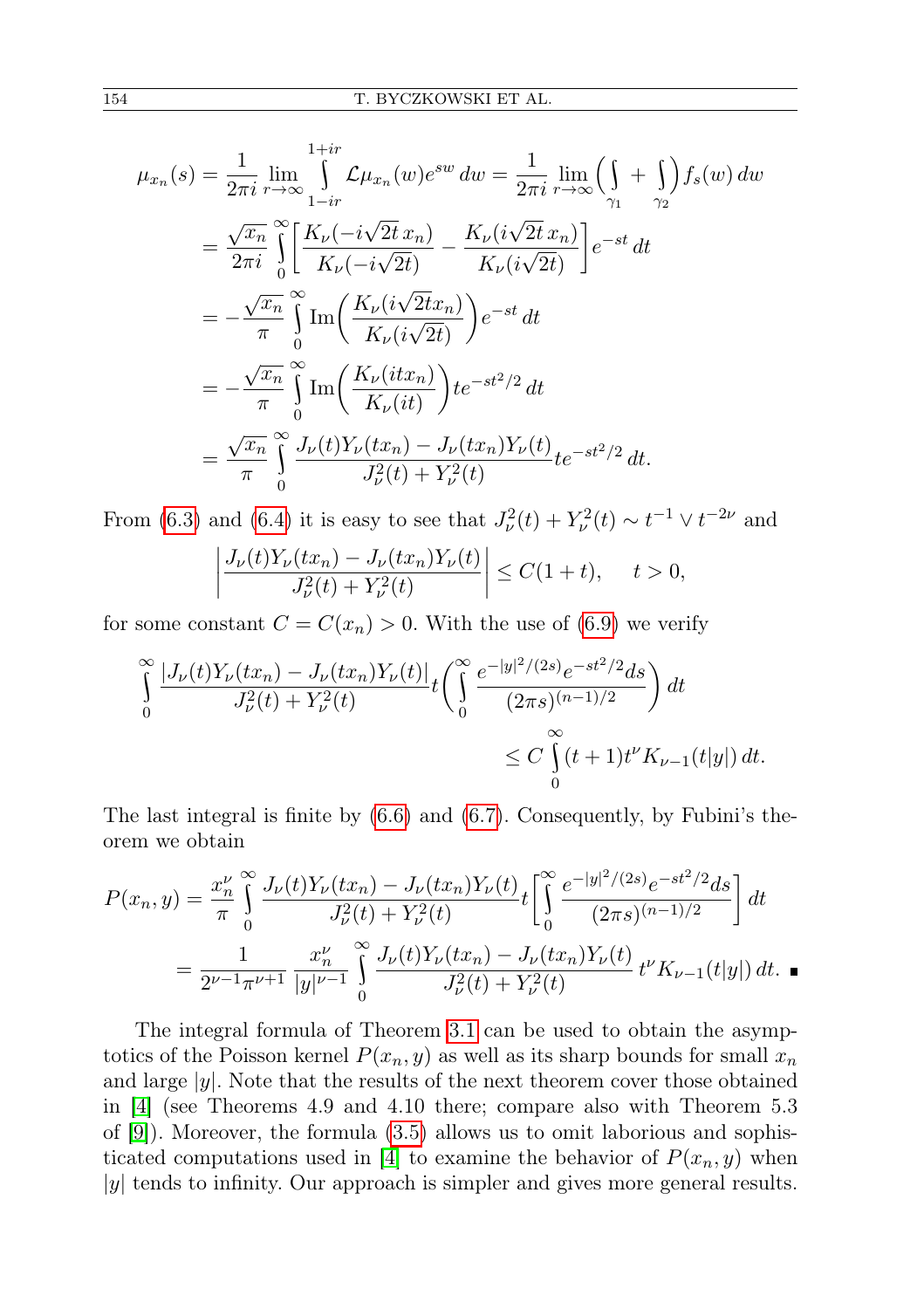<span id="page-10-0"></span>THEOREM 3.2. For every  $x_0 \geq 1$  we have

$$
(3.9) \tP(x_n, y) \sim \frac{\Gamma(n/2)}{2^{n-2}\pi^{n/2}} \sum_{k=0}^{n-2} x_0^k \cdot \frac{x_n - 1}{|y|^{2n-2}}, \t x_n \to x_0, |y| \to \infty.
$$

Moreover, for every  $y_0 > 0$  we have

$$
(3.10) \quad P(x_n, y) \sim \frac{c(y_0)}{\pi^{(n+3)/2} 2^{(n-5)/2}} \cdot (x_n - 1), \quad x_n \to 1, |y| \to y_0,
$$

where

$$
c(y_0) = |y_0|^{(1-n)/2} \int_0^\infty \frac{s^{\nu} K_{\nu-1}(sy_0) ds}{J_\nu^2(s) + Y_\nu^2(s)}.
$$

*Proof.* Making the substitution  $t|y| = s$  in [\(3.5\)](#page-7-0) we can rewrite the Poisson kernel in the following way:

$$
\frac{P(x_n, y)|y|^{4\nu}}{x_n - 1} = \frac{x_n^{\nu}}{\pi^{\nu+1} 2^{\nu-1}} \int_0^\infty g_\nu\left(x_n, \frac{s}{|y|}\right) s^{3\nu} K_{\nu-1}(s) \, ds,
$$

where

$$
g_{\nu}(x,t) = \frac{1}{t^{2\nu}(x-1)} \frac{J_{\nu}(t)Y_{\nu}(xt) - J_{\nu}(tx)Y_{\nu}(t)}{J_{\nu}^{2}(t) + Y_{\nu}^{2}(t)}, \quad x > 1, t > 0.
$$

Since  $s^{3\nu}K_{\nu-1}(s)$  is integrable on  $[0,\infty)$  and  $(6.13)$  gives boundedness of  $|g_{\nu}(x_n, s/|y|)|$  for  $x_n < R$ , we can apply the Lebesgue dominated convergence theorem to get

$$
\lim_{(x_n,|y|)\to(1,\infty)}\frac{P(x_n,y)|y|^{4\nu}}{x_n-1} = \frac{1}{\pi^{\nu}2^{3\nu-2}\Gamma^2(\nu)}\int_{0}^{\infty} s^{3\nu}K_{\nu-1}(s)\,ds
$$

$$
= \frac{2\Gamma(2\nu)\Gamma(\nu+1)}{\pi^{\nu}\Gamma^2(\nu)}
$$

and

$$
\lim_{(x_n,|y|)\to(x_0,\infty)}\frac{P(x_n,y)|y|^{4\nu}}{x_n-1} = \frac{x_0}{\pi^{\nu+1}2^{\nu-1}}\int_0^\infty \frac{\pi(x_0^{2\nu}-1)s^{3\nu}K_{\nu-1}(s)\,ds}{2^{2\nu}(x_0-1)\Gamma(\nu)\Gamma(\nu+1)x_0^{\nu}}
$$

$$
= \frac{(x_0^{2\nu}-1)\Gamma(2\nu)}{\pi^{\nu}(x_0-1)\Gamma(\nu)x_0^{\nu-1}} = \frac{\left(\sum_{k=0}^{n-2}x_0^k\right)\Gamma(2\nu)}{\pi^{\nu}x_0^{\nu-1}\Gamma(\nu)}
$$

whenever  $x_0 > 1$ . Here we used formula [\(6.11\)](#page-22-1) from Lemma [6.1](#page-22-1) and relation [\(6.10\)](#page-22-2). The duplication formula for the gamma function gives [\(3.9\)](#page-10-0). In the same way, using [\(6.11\)](#page-22-1), we get

$$
\lim_{(x_n,|y|)\to(1,y_0)}\frac{P(x_n,y)|y|^{4\nu}}{x-1}=\frac{1}{\pi^{\nu+1}2^{\nu-1}}\int_{0}^{\infty}\frac{2s^{\nu}|y_0|^{2\nu}K_{\nu-1}(s)\,ds}{\pi(J_{\nu}^2(s/|y_0|)+Y_{\nu}^2(s/|y_0|))}.
$$

which, by substituting  $s = ty_0$ , proves [\(3.10\)](#page-10-0).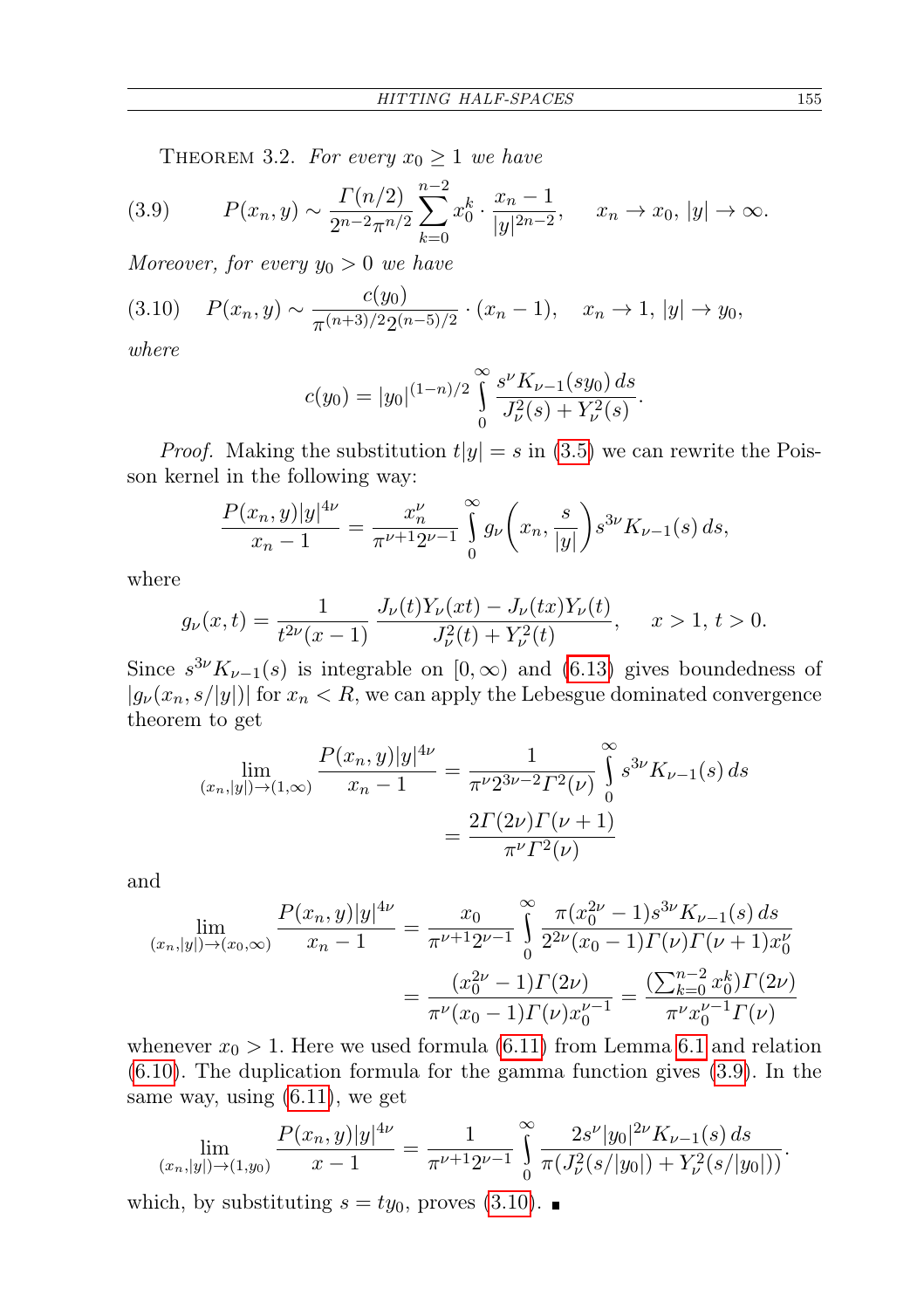As a consequence of Theorem [3.2](#page-9-0) we obtain the following sharp bounds for the Poisson kernel for small  $x_n$  and large |y|. Similar results have recently been obtained in [\[7,](#page-25-2) Theorem 7]. Those results are more general (there is no restriction on  $x_n$  and  $|y|$ , but the methods of proof are much more complicated.

<span id="page-11-0"></span>Corollary 3.3. We have

$$
P(x_n, y) \approx \frac{x_n - 1}{|y|^{2n - 2}}, \quad 1 < x_n \le 2, \, |y| \ge 1.
$$

Proof. Existence and positivity of the limits proved in Theorem [3.2](#page-9-0) imply that for every  $x \in [1,2]$  there exist  $\varepsilon_x > 0$  and  $Y_x > 0$  and strictly positive constants  $c_1(x)$ ,  $c_2(x)$  such that

$$
c_1(x)\frac{x'-1}{|y|^{2n-2}} \le P(x',y) \le c_2(x)\frac{x'-1}{|y|^{2n-2}}
$$

for every  $x' \in [1,2]$  and  $y \in \mathbb{R}^{n-1}$  satisfying  $|x-x'| < \varepsilon_x$  and  $|y| > Y_x$ . Since the family of intervals  $(x - \varepsilon_x, x + \varepsilon_x)$  is an open cover of [1, 2], we can choose a finite subcover  $\{(x_i - \varepsilon_{x_i}, x_i + \varepsilon_{x_i}) : i = 1, \ldots, m\}$ . Putting  $Y = \max\{Y_{x_i} : i = 1, \ldots, m\}, c_1 = \min\{c_1(x_i) : i = 1, \ldots, m\}$  and  $c_2 =$  $\max\{c_2(x_i) : i = 1, \ldots, m\}$  we get

(3.11) 
$$
c_1 \frac{x_n - 1}{|y|^{2n - 2}} \le P(x_n, y) \le c_2 \frac{x_n - 1}{|y|^{2n - 2}}
$$

for every  $x_n \in [1,2]$  and  $|y| > Y$ . Observe that formula [\(3.6\)](#page-7-0) implies positivity of  $P(x_n, y)$ . Moreover, by [\(3.10\)](#page-10-0), the function  $P(x_n, y)|y|^{2n-2}/(x_n-1)$ can be continuously extended to a strictly positive function on the compact set  $[1, 2] \times [1, Y]$  and consequently  $(3.11)$  is also true for  $|y| \in [1, Y]$  (with possibly different constants  $c_1$  and  $c_2$ ).

<span id="page-11-1"></span>4. Harmonic measure of hyperbolic balls in  $\mathbb{D}^n$ . In this section we consider the harmonic measure of balls associated with the operator

(4.1) 
$$
\Delta_{\text{LB}} = \frac{(1-|x|^2)^2}{4} \sum_{i=1}^n \frac{\partial^2}{\partial x_i^2} + (n-2) \frac{1-|x|^2}{2} \sum_{i=1}^n x_i \frac{\partial}{\partial x_i}.
$$

This operator appears naturally as the Laplace–Beltrami operator on the ball model of the real hyperbolic space  $\mathbb{D}^n$  (see [\[5\]](#page-25-6) for more details).

In particular, if  $B = (B_k)$  is the standard *n*-dimensional Brownian motion then the system of SDEs

$$
\frac{dY_k(t)}{1-|Y(t)|^2} = dB_k(t) + 2(n-2)Y_k(t)dt, \quad k = 1, \dots, n,
$$

describes a diffusion with values in  $\mathbb{D}^n$  with generator  $2\Delta_{\text{LB}}$ . As in the case of the half-space model, we perform a change of time defined by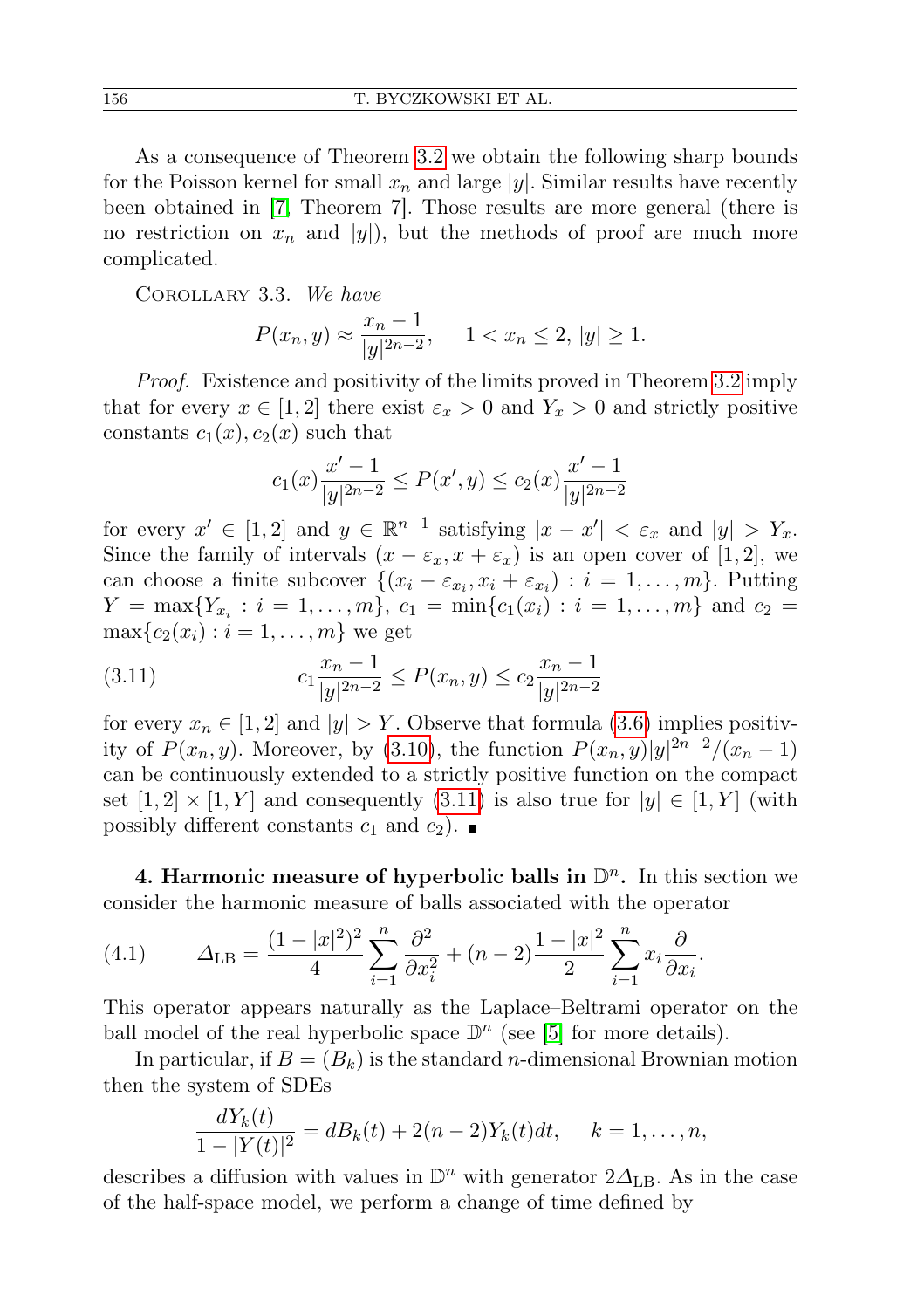$$
A(u) = \int_{0}^{u} (1 - |X(s)|^2) ds \text{ and } \sigma(t) = \inf\{u; A(u) > t\}.
$$

Then the process defined by

$$
\tilde{Y}_k(t) = Y_k(\sigma(t))
$$

is a diffusion with values in  $\mathbb{D}^n$  with generator  $L_2$ .

As in the case of  $\mathbb{H}^n$  in Section 3, the harmonic measures of the operators  $\Delta_{\text{LB}}$  and  $L_2$  are the same.

We now consider the harmonic measure  $\omega_r^x$  of the ball  $B_r = \{x \in \mathbb{R}^n :$  $|x| < r$ ,  $r < 1$ , supported on the boundary of  $B_r$  which is the sphere  $S_r^{n-1}$ . We denote by  $P_r(x, y)$  the Poisson kernel of  $B_r$ , i.e. the density of the measure  $\omega_r^x$  with respect to the  $(n-1)$ -dimensional spherical measure  $\sigma_r^{n-1}$ . As in the previous section, we can write the Laplace–Beltrami operator in the form  $\frac{(1-|x|^2)^2}{2}$  $\frac{|x|-1}{2}L_2$ , where

$$
L_2 = \frac{1}{2}\Delta + F_2(x) \cdot \nabla \text{ with } F_2(x) = \frac{n-2}{1-|x|^2}(x_1, \dots, x_n).
$$

The positivity of the factor  $(1-|x|^2)^2/2$  implies that the harmonic functions on the ball  $B_r$  for the operators [\(4.1\)](#page-11-1) and  $L_2$  are exactly the same and consequently the harmonic measures coincide.

Moreover, the vector field  $F_2$  is orthogonal to  $S_r^{n-1}$  and its potential function is  $V_2(x) = \frac{2-n}{2} \ln(1-|x|^2)$ . Denote by  $\tau_r = \inf\{t > 0 : W(t) \notin B_r\}$ the first exit time of the Brownian motion  $W(t)$  from the ball  $B_r$ . Note that  $\tau_r$  depends only on the Euclidean norm of W.

The martingale M related to the vector field  $F_2$  and its quadratic variation are

$$
M(t) = (n-2)\int_{0}^{t} \frac{W_i(s) dW_i(s)}{1-|W(s)|^2}, \quad \langle M \rangle(t) = (n-2)^2 \int_{0}^{t} \frac{|W(s)|^2 ds}{(1-|W(s)|^2)^2}.
$$

Observe that the condition [\(2.4\)](#page-3-4) is fulfilled in this case, since

$$
\mathbb{E}^x \exp\left[ (n-2)^2 \int_0^{t \wedge \tau_r} \frac{|W(s)|^2 ds}{(1-|W(s)|^2)^2} \right] \leq \mathbb{E}^x \exp\left[ (n-2)^2 \frac{r^2 (t \wedge \tau_r)}{(1-r^2)^2} \right],
$$

and the last expression is finite. By  $(2.7)$ , the kernel  $N(t)$  is of the form

$$
N(t) = \left(\frac{1-|W(0)|^2}{1-|W(t)|^2}\right)^{(n-2)/2} \exp\left(-\frac{n(n-2)}{2}\int_0^t \frac{ds}{(1-|W(s)|^2)^2}\right),
$$

and it is now evident that  $\{N(t \wedge \tau_r)\}_{t>0}$  is uniformly bounded in t so the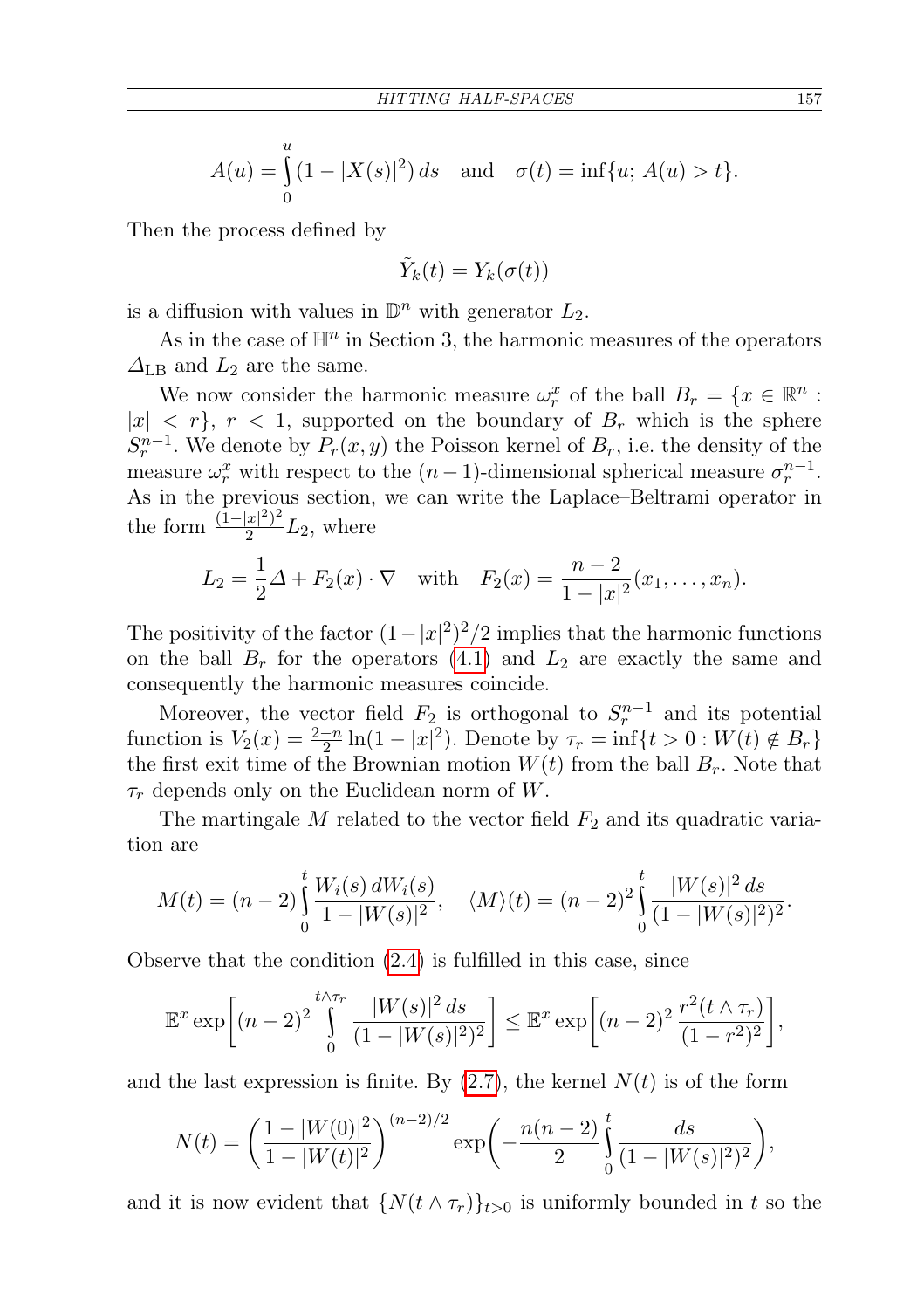condition [\(2.5\)](#page-3-2) holds. Applying Theorem [2.2](#page-3-3) we obtain

(4.2) 
$$
w_r^x(dy) = \left(\frac{1-|x|^2}{1-r^2}\right)^{(n-2)/2} \times \mathbb{E}^x \left[\exp\left(-\frac{n(n-2)}{2}\int_0^{\tau_r} \frac{ds}{(1-|W(s)|^2)^2}\right); W(\tau_r) \in dy\right],
$$

From now on we assume that  $x \neq 0$ . For  $x = 0$ , from the rotational invariance of the Laplace–Beltrami operator, we easily see that  $\omega_r^x$  is just  $\sigma_r^{n-1}/\sigma_r^{n-1}(S_r^{n-1})$ . Recall the skew-product representation of the Brownian motion,

$$
W(t) = R^{(\nu)}(t)\Theta(A^{(\nu)}(t)),
$$

where  $R^{(\nu)}$  is the Bessel process with index  $\nu = n/2 - 1$  starting from |x| and  $\Theta$  is a spherical Brownian motion on  $S_1^{n-1}$  independent of  $R^{(\nu)}$  (see Appendix). Using the fact that  $\tau_r$  depends only on  $R^{(\nu)}$  we find that  $W(\tau_r)$  $R^{(\nu)}(\tau_r)\Theta(A^{(\nu)}(\tau_r))$ , where  $\Theta$  is independent of  $R^{(\nu)}(\tau_r)$  and  $A^{(\nu)}(\tau_r)$ . Applying this decomposition to formula [\(4.2\)](#page-11-1) we get

$$
\omega_r^x(dy) = \left(\frac{1-|x|^2}{1-r^2}\right)^{(n-2)/2}
$$
  
 
$$
\times \int_0^\infty P^{x/|x|}(\Theta_t \in dy) \mathbb{E}^{|x|} \bigg[ \exp\bigg(\int_0^{\tau_r} q(R_s^{(\nu)}) ds\bigg); A^{(\nu)}(\tau_r) \in dt \bigg],
$$

where  $q(y) = -\frac{n(n-2)}{2(1-x^2)}$  $\frac{n(n-2)}{2(1-y^2)^2}$ . Rotational invariance of spherical Brownian motion implies that the harmonic measure  $\omega_r^x$  is symmetric with respect to the x axis. As a consequence, its density  $P_r(x, y)$  depends only on the cosine of the angle between the starting point  $x$  and the point  $y$ , i.e.

$$
P_r(x,y) = \tilde{P}_r\bigg(x, \frac{\langle x, y \rangle}{|x| |y|}\bigg).
$$

If we consider sets of the form  $A = \{ \eta \in S_1^{n-1} : \langle x, \eta \rangle / |x| \in (a, b) \}$ , where  $-1 < a < b < 1$ , we get (for the definition of the process S see Appendix)

$$
P^{x/|x|}(\Theta_t \in A) = P^1(S_t \in (a, b))
$$
  
= 
$$
\int_a^b p_t^S(1, z) m(dz) = 2 \int_a^b p_t^S(1, z) (1 - z^2)^{(n-3)/2} dz,
$$

where  $p_t^S$  is defined in [\(6.23\)](#page-25-8). On the other hand, using spherical coordinates we obtain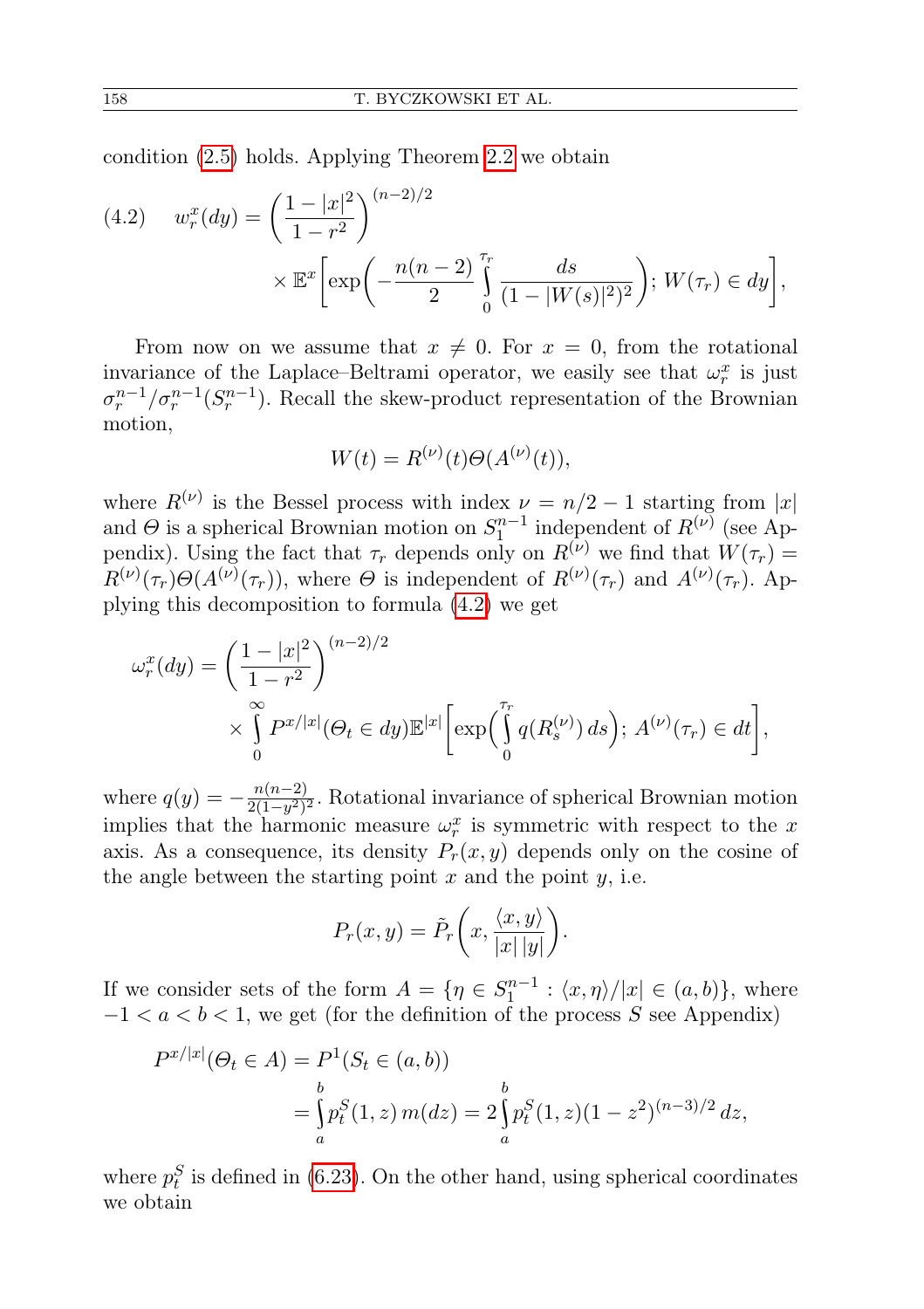$$
\omega_r^x(rA) = \int_{rA} P_r(x, y) d\sigma_r^{n-1}(y)
$$
  
=  $r^{n-1} \sigma_r^{n-2} (S_1^{n-2}) \int_{\cos \phi \in (a, b)} \tilde{P}_r(x, \cos \phi) \sin^{n-2} \phi d\phi$   
=  $\frac{n\pi^{(n-1)/2} r^{n-1}}{\Gamma(\frac{n+1}{2})} \int_a^b \tilde{P}_r(x, z) (1 - z^2)^{(n-3)/2} dz.$ 

Comparing both sides we infer that the Poisson kernel  $P_r(x, y)$  equals

(4.3) 
$$
\frac{\Gamma\left(2\frac{n+1}{2}\right)}{\pi^{(n-1)/2}nr^{n-1}}\left(\frac{1-|x|^2}{1-r^2}\right)^{(n-2)/2} \bigcap_{0}^{\infty} p_t^S\left(1, \frac{\langle x, y \rangle}{|x||y|}\right) \mu_{|x|}(dt),
$$

where

$$
\mu_y(dt) = \mathbb{E}^y \Big[ \exp\Big( \int_0^{\tau_r} q(R^{(\nu)}(s)) ds \Big); \ A^{(\nu)}(\tau_r) \in dt \Big], \quad y \in (0, r].
$$

The formula for  $p_t^S$  can be computed from the appropriate formula for the transition density function for  $\Theta$ , which is given in terms of spherical harmonics, and that approach leads to the series representation for  $P_r(x, y)$ presented in [\[5\]](#page-25-6). However, we want to compute the Laplace transform of  $p_t^S$ which is the so called  $\lambda$ -Green function of the process S,

$$
G_{\lambda}(x,1) = \int_{0}^{\infty} e^{-\lambda t} p_t^S(1,x) dt, \quad x \in (-1,1),
$$

and we do this directly. From the general theory (see for example [\[3,](#page-25-9) Chapter II] for a short résumé) the function  $G_{\lambda}$  is described by solutions of the second-order differential equation

<span id="page-14-0"></span>(4.4) 
$$
\frac{1-x^2}{2}u''(x) - \frac{n-1}{2}xu'(x) = \lambda u(x), \quad x \in (-1,1).
$$

Note that the expression on the left-hand side is just  $\mathcal{G}u(x)$ , where  $\mathcal G$  is the generator of  $S$  described in  $(6.22)$ . More precisely, we have

$$
G_{\lambda}(x,1) = \frac{\varphi_{\lambda}(1)\psi_{\lambda}(x)}{w_{\lambda}}, \quad x \in (-1,1),
$$

where  $\varphi_{\lambda}$  is a decreasing and  $\psi_{\lambda}$  is an increasing solution of [\(4.4\)](#page-14-0) such that  $\varphi_{\lambda}^{\perp}$  $\overline{\lambda}(1) = 0$  and  $\psi_{\lambda}^{+}$  $\lambda^{+}(-1) = 0$ . The boundary conditions for the derivatives follow from the fact that the non-singular points −1 and 1 are reflecting. Here  $f^+$  and  $f^-$  denote the right and left derivatives with respect to the speed function  $s(x)$ . The Wronskian  $w_{\lambda}$  is given by

$$
w_\lambda = \psi_\lambda^-(x) \varphi_\lambda(x) - \psi_\lambda(x) \varphi_\lambda^-(x)
$$

and it does not depend on x. Putting  $x = 1$  in the above formula and using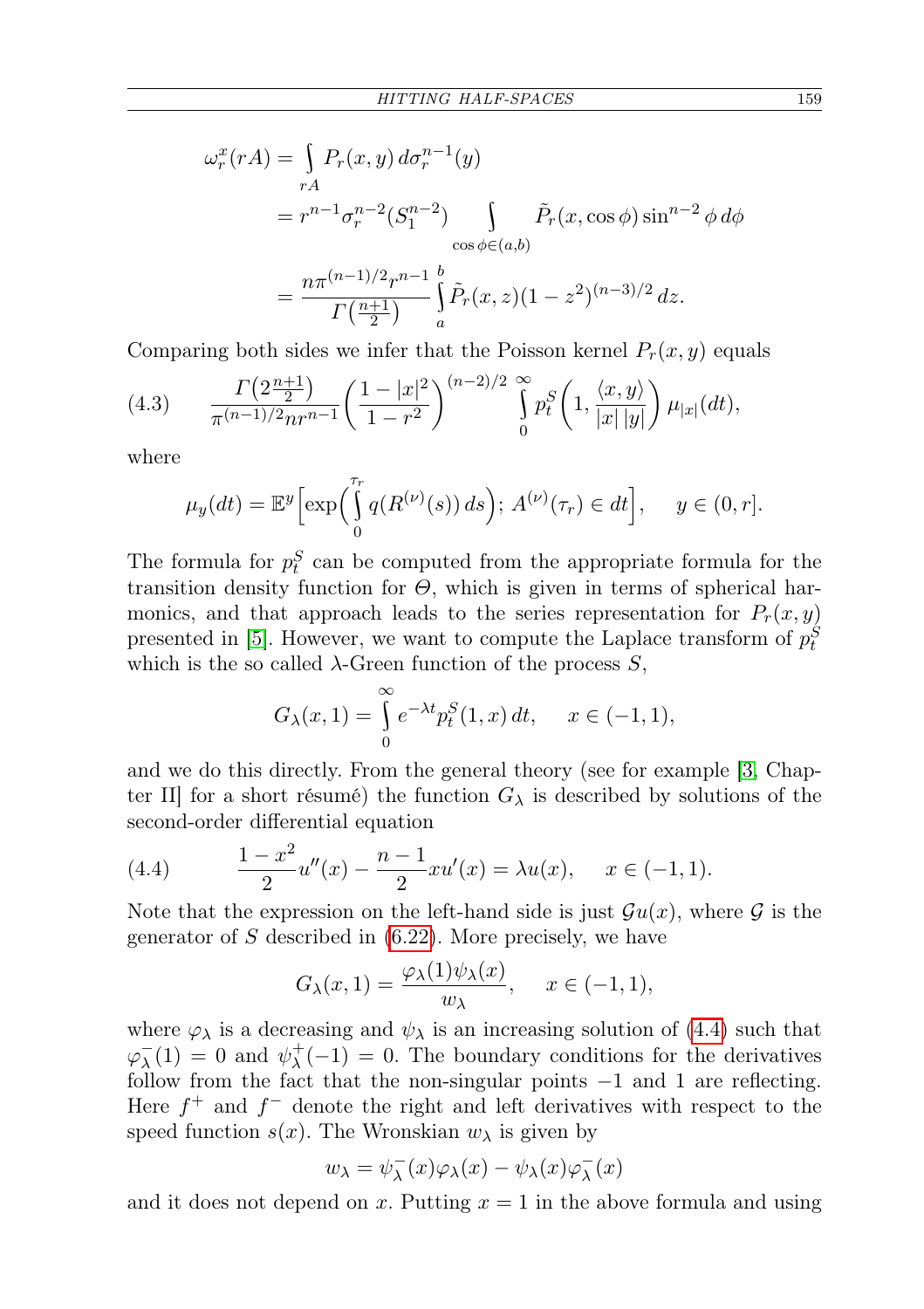the boundary conditions we obtain

$$
G_{\lambda}(x,1) = \frac{\varphi_{\lambda}(1)\psi_{\lambda}(x)}{\psi_{\lambda}^{-}(1)\varphi_{\lambda}(1) - \psi_{\lambda}(1)\varphi_{\lambda}^{-}(1)} = \frac{\psi_{\lambda}(x)}{\psi_{\lambda}^{-}(1)}, \quad x \in (-1,1).
$$

This implies that  $G_{\lambda}(x, 1)$  is uniquely described as a solution of [\(4.4\)](#page-14-0) such that  $u^+(-1) = 0$  and  $u^-(1) = 1$ . Making the substitution  $u(x) = f(z)$  with  $z = (1 + x)/2$  in equation [\(4.4\)](#page-14-0) we reduce it to the hypergeometric equation

$$
z(1-z)f''(z) + \left(\frac{n-1}{2} - (n-1)z\right)f'(z) - 2\lambda f(z) = 0,
$$

i.e. equation (6.14) with  $\alpha = \frac{n-2}{2} - A(\lambda)$ ,  $\beta = \frac{n-2}{2} + A(\lambda)$ ,  $\gamma = \frac{n-1}{2}$  $\frac{-1}{2}$ ,  $A(\lambda) = \frac{1}{2}\sqrt{(n-2)^2 - 8\lambda}$ . Consider the function

$$
h_{\lambda}(x) = {}_{2}F_{1}\left(\frac{n-2}{2} - A(\lambda), \frac{n-2}{2} + A(\lambda); \frac{n-1}{2}; \frac{1+x}{2}\right).
$$

The above computation implies that  $h_{\lambda}$  is a solution of [\(4.4\)](#page-14-0). Using [\(6.16\)](#page-23-1) and [\(6.17\)](#page-23-2) we compute the derivative of this function with respect to the scale function  $s(x)$  in the following way:

$$
\frac{d}{dx}h_{\lambda}(x) = \frac{2\lambda}{n-1} {}_{2}F_{1}\left(\frac{n}{2} - A(\lambda), \frac{n}{2} + A(\lambda); \frac{n+1}{2}; \frac{1+x}{2}\right)
$$

$$
= \frac{2^{(n+1)/2}\lambda}{n-1} \left(\frac{1+x}{1-x^{2}}\right)^{(n-1)/2} {}_{2}F_{1}\left(\frac{1}{2} + A(\lambda), \frac{1}{2} - A(\lambda); \frac{n+1}{2}; \frac{1+x}{2}\right).
$$

The first equality and the fact that the hypergeometric function  ${}_2F_1$  is equal to 1 at zero imply  $h_{\lambda}^{+}$  $\chi^+(-1) = 0$ . Using the second equality and [\(6.15\)](#page-23-3) we obtain

$$
h_{\lambda}^{-}(1) = \frac{2^{n}\lambda}{n-1} {}_{2}F_{1}\left(\frac{1}{2} + A(\lambda), \frac{1}{2} - A(\lambda); \frac{n+1}{2}; 1\right)
$$
  
= 
$$
\frac{2^{n-1}\lambda \Gamma^{2}(\frac{n-1}{2})}{\Gamma(\frac{n-2}{2} - A(\lambda))\Gamma(\frac{n-2}{2} + A(\lambda))}.
$$

Moreover, using once again [\(6.17\)](#page-23-2) and the definition [\(6.19\)](#page-23-4) we can express  $h_{\lambda}$  in terms of the Legendre function of the first kind:

$$
h_{\lambda}(x) = \left(\frac{1-x}{2}\right)^{(3-n)/2} {}_{2}F_{1}\left(\frac{1}{2} - A(\lambda), \frac{1}{2} + A(\lambda); \frac{n-1}{2}; \frac{1+x}{2}\right)
$$
  
= 
$$
\frac{(1-x^{2})^{(3-n)/4}}{2^{(3-n)/2}} \Gamma\left(\frac{n-1}{2}\right) P_{A(\lambda)-1/2}^{(3-n)/2}(-x).
$$

Finally we have just shown that

$$
G_{\lambda}(x,1) = B_n(\lambda)(1-x^2)^{(3-n)/4} P_{A(\lambda)-1/2}^{(3-n)/2}(-x),
$$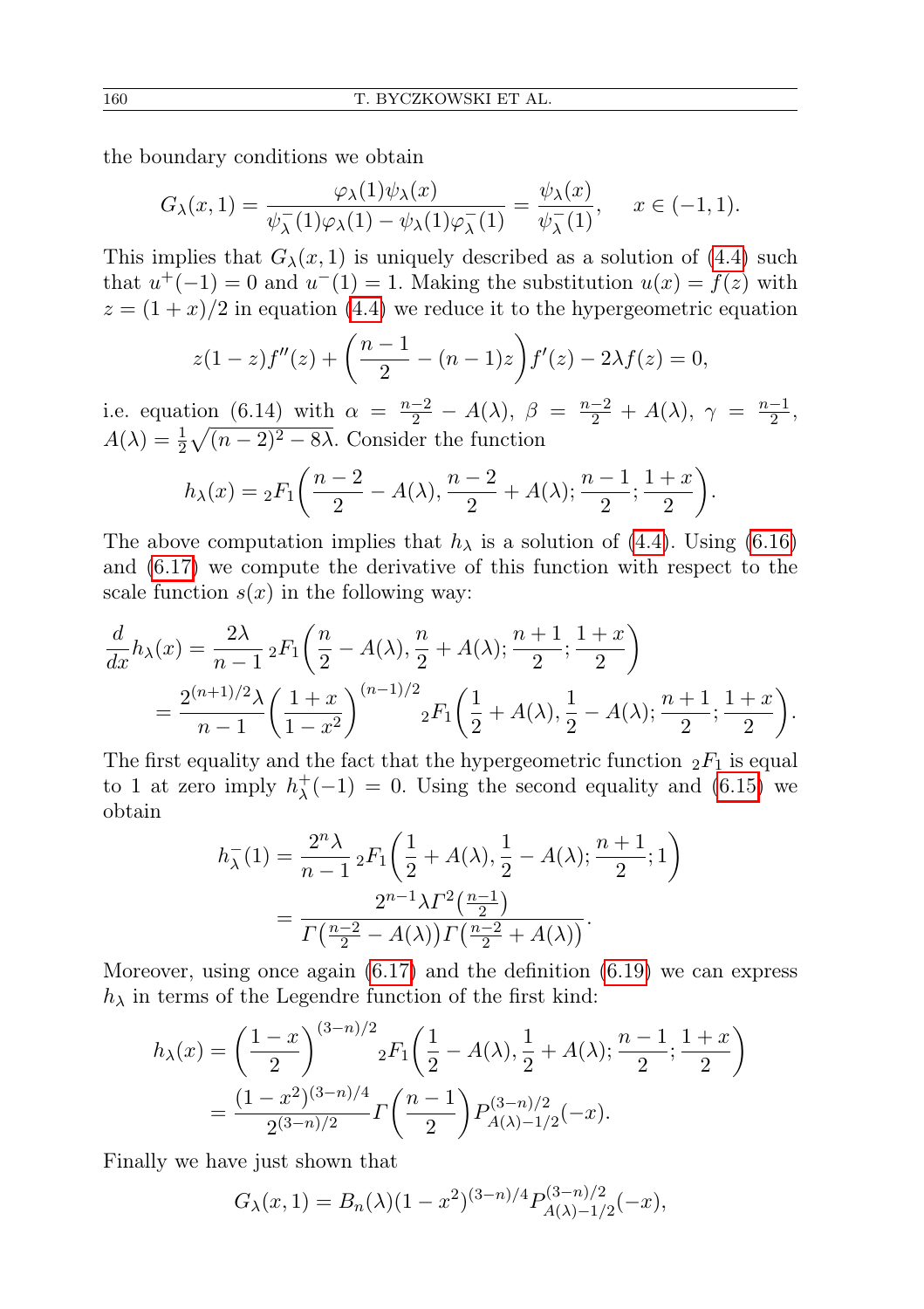where

$$
B_n(\lambda) = \frac{\Gamma\left(\frac{n-2}{2} - A(\lambda)\right)\Gamma\left(\frac{n-2}{2} + A(\lambda)\right)}{2^{(n+1)/2}\lambda\Gamma\left(\frac{n-1}{2}\right)}.
$$

The second part of formula [\(4.3\)](#page-11-1) relates to the measure  $\mu_y$ . Observe that  $\mu_y$  depends only on the Bessel process  $R^{(\nu)}$ , which is a one-dimensional diffusion. For every  $w \geq 0$  the Laplace transform  $\mathcal{L}\mu_y(w)$  is

$$
\mathbb{E}^y \exp \left(-\frac{n(n-2)}{2} \int_0^{\tau_r} \frac{ds}{(1 - (R^{(\nu)}(s))^2)^2} - w \int_0^{\tau_r} \frac{ds}{(R^{(\nu)}(s))^2} \right) = \mathbb{E}^y e_g(\tau_r),
$$

where  $g(y) = -\frac{n(n-2)}{2(1-n^2)}$  $\frac{n(n-2)}{2(1-y^2)^2} - \frac{w}{y^2}$  $\frac{w}{y^2}$ . The function  $\varphi(y) = \mathbb{E}^y e_g(\tau_r)$  is by definition the gauge function for the Schrödinger operator based on the generator of the process  $R^{(\nu)}$  and the non-positive potential g. From the Feynman–Kac formula,  $\varphi$  is a solution of the Schrödinger equation. Using [\(6.21\)](#page-24-0) we find that  $\varphi$  is a bounded solution to the second-order differential equation

<span id="page-16-0"></span>(4.5) 
$$
\frac{1}{2}\varphi''(y) + \frac{n-1}{2y}\varphi'(y) - \left(\frac{n(n-2)}{2(1-y^2)^2} + \frac{w}{y^2}\right)\varphi(y) = 0,
$$

where  $y \in [0, r)$ ,  $w \ge 0$ . The corresponding boundary condition is  $\varphi(r) = 1$ . Substituting  $\varphi(y) = y^{1-n/2} \psi\left(\frac{1+y^2}{1-y^2}\right)$  $\frac{1+y^2}{1-y^2}$  we obtain

$$
\varphi'(y) = \left(1 - \frac{n}{2}\right) y^{-n/2} \psi\left(\frac{1+y^2}{1-y^2}\right) + \frac{4y^{2-n/2}}{(1-y^2)^2} \psi'\left(\frac{1+y^2}{1-y^2}\right),
$$
  

$$
\varphi''(y) = \frac{n}{2}\left(\frac{n}{2} - 1\right) y^{-1-n/2} \psi\left(\frac{1+y^2}{1-y^2}\right) + \frac{16y^{3-n/2}}{(1-y^2)^4} \psi''\left(\frac{1+y^2}{1-y^2}\right) + \frac{4y^{1-n/2}}{(1-y^2)^3} (3-n+(n+1)y^2) \psi'\left(\frac{1+y^2}{1-y^2}\right).
$$

Inserting the above formulas into the differential equation [\(4.5\)](#page-16-0) and dividing both sides by  $-\frac{2y^{1-n/2}}{(1-y^2)^2}$  $\frac{2y^2}{(1-y^2)^2}$  gives

$$
0 = \frac{-4y^2}{(1-y^2)^2} \psi''\left(\frac{1+y^2}{1-y^2}\right) - \frac{2(1-y^4)}{(1-y^2)^2} \psi'\left(\frac{1+y^2}{1-y^2}\right) + \left(\frac{(1-y^2)^2}{4y^2}\left[\frac{(n-2)^2}{4} + 2w\right] + \frac{n(n-2)}{4}\right) \psi\left(\frac{1+y^2}{1-y^2}\right).
$$

Moreover, putting  $z = \frac{1+y^2}{1-y^2}$  $\frac{1+y^2}{1-y^2}$  and using the equality  $1 - \left(\frac{1+y^2}{1-y^2}\right)$  $\frac{1+y^2}{1-y^2}\big)^2 = \frac{-4y^2}{(1-y^2)}$  $(1-y^2)^2$ leads to the following differential equation for  $\psi$ :

$$
(1-z2)\psi''(z) - 2z\psi'(z) + \left(\nu(\nu+1) - \frac{A(-w)^{2}}{1-z^{2}}\right)\psi(z) = 0, \quad z \ge 1,
$$

with  $\nu = n/2 - 1$  and  $A(-w) = \frac{1}{2}\sqrt{(n-2)^2 + 8w}$ . This is the Legendre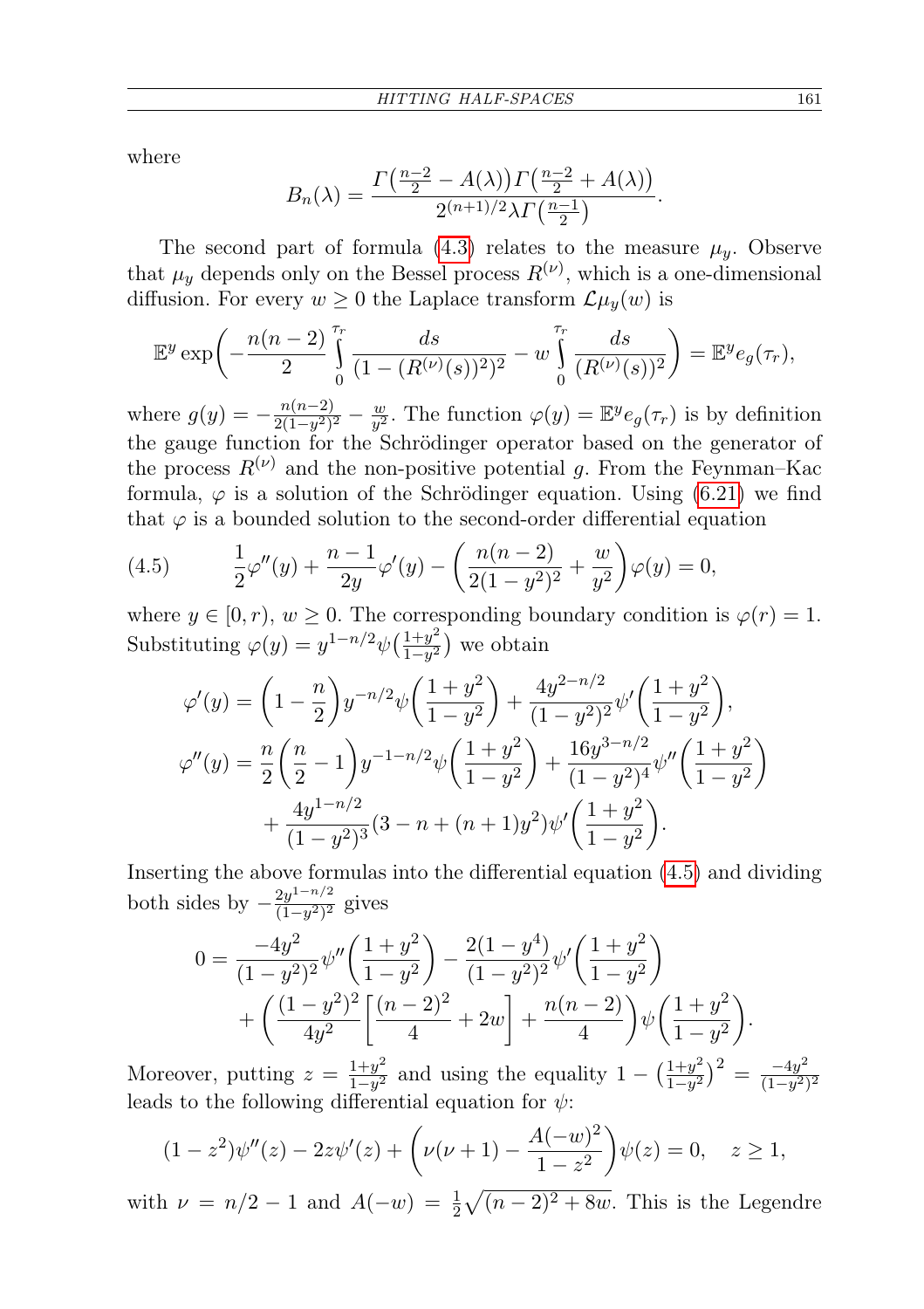differential equation  $(6.18)$ . Thus, the general solution of  $(4.5)$  is given by

$$
\varphi(y) = c_1 y^{1-n/2} P_{\nu}^{-A(-w)} \left( \frac{1+y^2}{1-y^2} \right) + c_2 y^{1-n/2} Q_{\nu}^{-A(-w)} \left( \frac{1+y^2}{1-y^2} \right),
$$

where  $y \in [0, r]$  and  $c_1, c_2$  are absolute constants. Using [\(6.19\)](#page-23-4) and [\(6.20\)](#page-23-4) one can easily check that the function  $y^{-\nu} P_{\nu}^{-A(-w)} \left( \frac{1+y^2}{1-y^2} \right)$  $\frac{1+y^2}{1-y^2}$ ) is bounded on the interval  $\left[1, \frac{1+r^2}{1-r^2}\right]$  $\frac{1+r^2}{1-r^2}$ ) in contrast to the function  $y^{-\nu}Q_{\nu}^{-A(-w)}\left(\frac{1+y^2}{1-y^2}\right)$  $\frac{1+y^2}{1-y^2}$ ), which is unbounded in the neighborhood of 1. Thus  $c_2 = 0$  and the boundary condition  $\varphi(r) = 1$  gives

<span id="page-17-0"></span>
$$
(4.6) \qquad \mathcal{L}\mu_{|x|}(w) = \left(\frac{r}{|x|}\right)^{n/2-1} \frac{P_{\nu}^{-A(-w)}\left(\frac{1+|x|^2}{1-|x|^2}\right)}{P_{\nu}^{-A(-w)}\left(\frac{1+r^2}{1-r^2}\right)}, \quad |x| \le r, \ w \ge 0.
$$

Now observe that for every complex number w such that  $\text{Re}(w) > -\nu^2/2 =$  $-(n-2)^2/8,$ 

$$
|\mathcal{L}\mu_{|x|}(w)| \leq \mathbb{E}^{|x|} \Big[ e^{-\frac{n(n-2)}{2} \int_0^{\tau_r} \frac{ds}{(1-(R_s^{(\nu)})^2)^2} - \text{Re}(w) \int_0^{\tau_r} \frac{ds}{(R_s^{(\nu)})^2}} \Big] \leq \mathbb{E}^{|x|} \exp\left(\frac{(n-2)^2}{8} \int_0^{\tau_r} \frac{ds}{(R_s^{(\nu)})^2}\right) = \mathbb{E}^{|x|} \exp\left(\frac{\nu^2}{2} \int_0^{\tau_r} \frac{ds}{(R_s^{(\nu)})^2}\right) = \left(\frac{r}{x}\right)^{\nu}.
$$

The last equality follows from (see [\[3,](#page-25-9) 2.20.4, p. 407])

$$
\mathbf{P}_x^{(\nu)} \left[ \int_0^{\tau_r} \frac{ds}{(R^{(\nu)}(s))^2} \in dy \right] = \left(\frac{r}{x}\right)^{\nu} \frac{\ln(r/x)}{\sqrt{2\pi} y^{3/2}} e^{-\frac{\nu^2 y}{2} - \frac{\ln^2(r/x)}{2y}} dy
$$

for  $y > 0$ . In particular  $\mathcal{L}\mu_{|x|}(-\nu^2/2)$  is finite. This implies that the formula

$$
\mathcal{L}\mu_{|x|}(w) = \int_{0}^{\infty} e^{-wt} \mu_{|x|}(dt)
$$

defines a holomorphic function in the complex half-plane  $\text{Re}(w) > -v^2/2$ . Moreover, for  $|z| < 1$  the function  ${}_2F_1(\alpha, \beta; \gamma; z)/\Gamma(\alpha)$  is analytic on  $\mathbb C$ as a function of  $\alpha$ . Using this fact and the representation of  $P^{\mu}_{\nu}$  in terms of the hypergeometric function  ${}_2F_1$  we deduce that the right-hand side of [\(4.6\)](#page-17-0) is a meromorphic function of w in the half-plane Re(w) >  $-v^2/2$ . In fact, [\(4.6\)](#page-17-0) implies that the ratio of the Legendre functions is analytic for  $\text{Re}(w) > -\nu^2/2$  and consequently the denominator has no zeros in this region (compare this result with Conjecture 5.2 in [\[5\]](#page-25-6)). Moreover, we have just proved that [\(4.6\)](#page-17-0) holds whenever  $\text{Re}(w) > -\nu^2/2$ .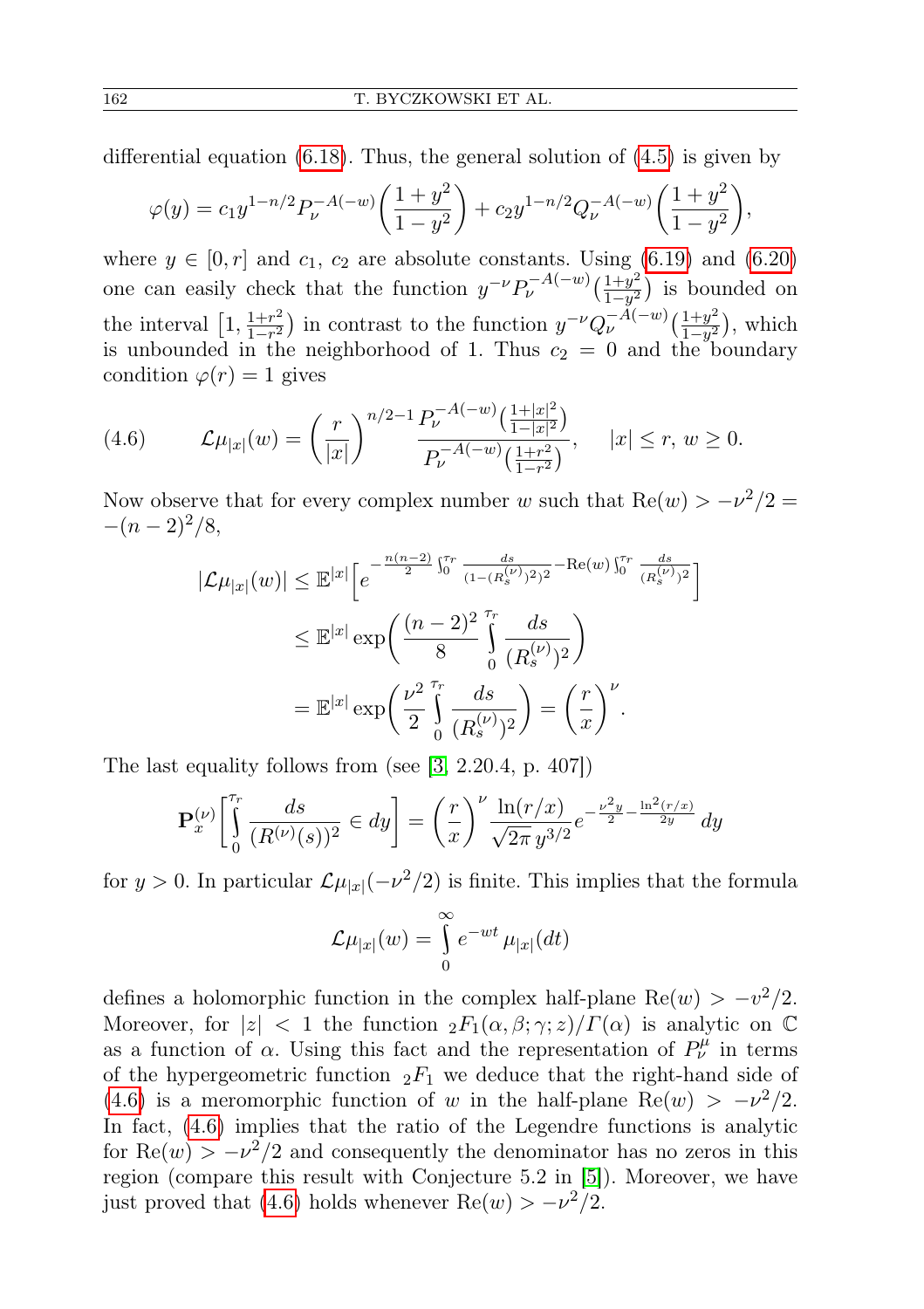Now let  $c = -(n-2)^2/16$ . We have

$$
\int_{0}^{\infty} p_t^S \left( 1, \frac{\langle x, y \rangle}{|x| |y|} \right) \mu_{|x|}(dt) = \int_{0}^{\infty} p_t^S \left( 1, \frac{\langle x, y \rangle}{|x| |y|} \right) \left( \frac{1}{2\pi i} \int_{c-i\infty}^{c+i\infty} e^{zt} \mathcal{L} \mu_{|x|}(z) dz \right) dt
$$
  

$$
= \frac{1}{2\pi i} \int_{c-i\infty}^{c+i\infty} \mathcal{L} \mu_{|x|}(z) \left( \int_{0}^{\infty} e^{zt} p_t^S \left( 1, \frac{\langle x, y \rangle}{|x| |y|} \right) dt \right) dz
$$
  

$$
= \frac{1}{2\pi i} \int_{c-i\infty}^{c+i\infty} \mathcal{L} \mu_{|x|}(z) G_z \left( 1, \frac{\langle x, y \rangle}{|x| |y|} \right) dt dz.
$$

Taking into account the previously found formulas for the Laplace transform  $\mathcal{L}\mu_{|x|}(z)$  and the Green function  $G_z(1,x)$  we finally obtain

THEOREM 4.1. For every  $x \in B_r$ ,  $x \neq 0$  and  $y \in S_r^{n-1}$  the Poisson kernel  $P_r(x, y)$  is given by the formula

$$
\frac{2\Gamma(\frac{n+1}{2})}{\pi^{(n-1)/2}nr^{n-1}} \left(\frac{1-|x|^2}{1-r^2}\frac{r}{|x|}\right)^{\nu} \frac{\sin^{(3-n)/2}\varphi}{2\pi i}
$$
\n
$$
\times \int_{c-i\infty}^{c+i\infty} \frac{P_{\nu}^{-A(-z)}(\frac{1+|x|^2}{1-|x|^2})}{P_{\nu}^{-A(-z)}(\frac{1+r^2}{1-r^2})} B_n(z) P_{A(z)-1/2}^{(3-n)/2}(-\cos\varphi) dz,
$$

where

$$
A(z) = \frac{1}{2}\sqrt{(n-2)^2 - 8z}, \quad B_n(z) = \frac{\Gamma(\frac{n-2}{2} - A(z))\Gamma(\frac{n-2}{2} + A(z))}{2^{(n+1)/2}z\Gamma(\frac{n-1}{2})},
$$

 $c = -\nu^2/4$  and  $\varphi$  is the angle between x and y.

5. Harmonic measure of the Ornstein–Uhlenbeck process. As in the previous section, for fixed  $r > 0$  we denote  $B_r = \{x \in \mathbb{R}^n : |x| < r\}.$ Consider the vector field  $F_3(x) = \lambda x$ , where  $\lambda > 0$ . It is a potential vector field with potential function  $V_3(x) = \lambda |x|^2/2$  and as in the previous cases it is orthogonal to the boundary of  $B_r$ . The corresponding martingale M and its quadratic variation are

$$
M(t) = \lambda \sum_{i=1}^{n} \int_{0}^{t} W_i(s) dW_i(s), \quad \langle M \rangle(t) = \int_{0}^{t} \lambda^2 |W(s)|^2 ds.
$$

The validity of [\(2.4\)](#page-3-4) in this case follows from

$$
\mathbb{E}^{x}[\exp \langle M \rangle (t \wedge \tau_r)] = \mathbb{E}^{x} \Big[ \exp \int_{0}^{t \wedge \tau_r} \lambda^2 |W(s)|^2 ds \Big] \leq \mathbb{E}^{x}[\exp[\lambda^2 r^2 (t \wedge \tau_r)]] < \infty,
$$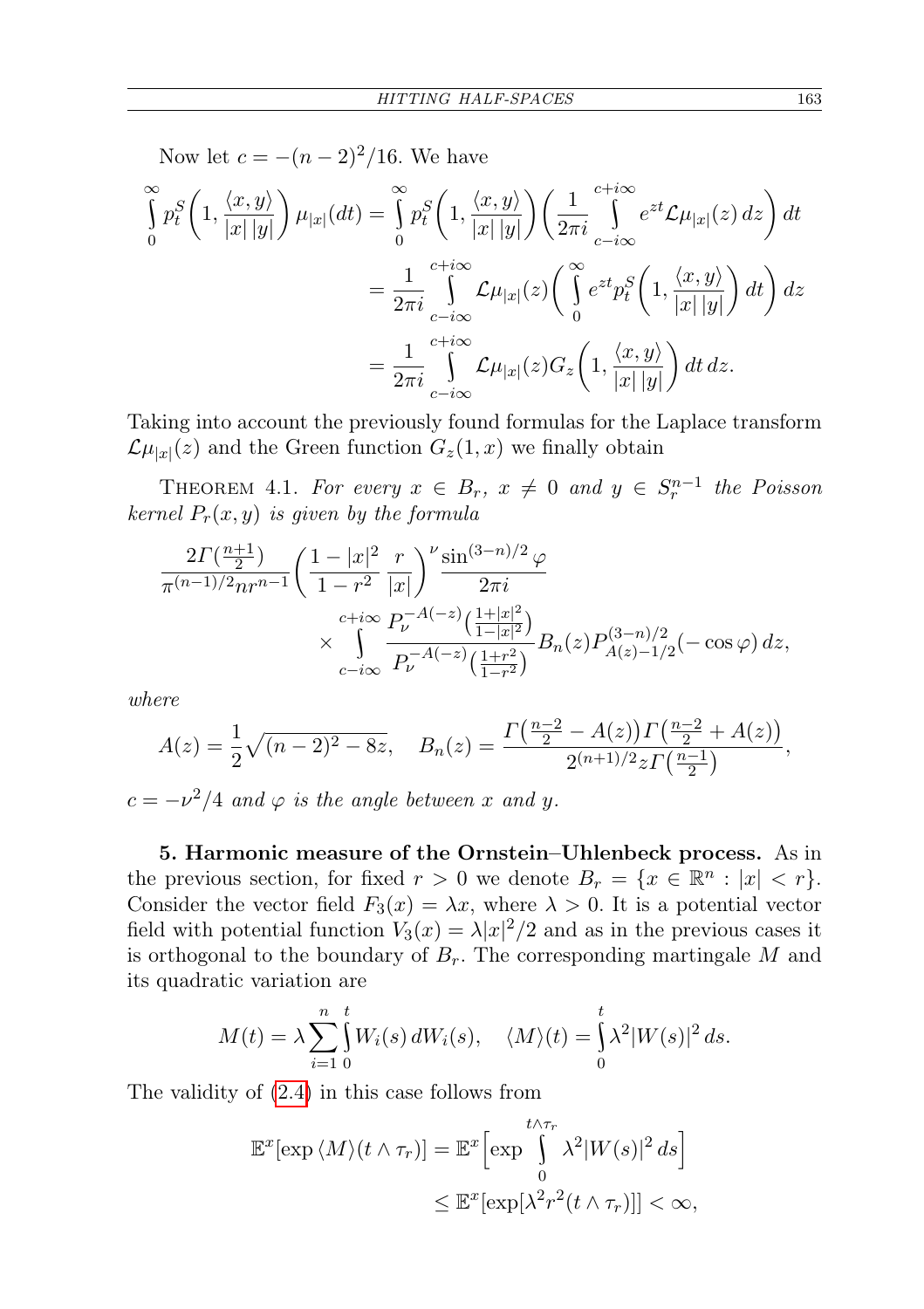where  $\tau_r = \inf\{t > 0 : W(t) \notin B_r\}$ . Since

$$
N(t) = \exp \frac{\lambda(|W(t)|^2 - |W(0)|^2)}{2} \left[ \exp \left( -\frac{1}{2} \int_0^{\tau} (\lambda^2 |W(s)|^2 + 2n\lambda) ds \right) \right],
$$

all the assumptions of Theorem [2.2](#page-3-3) are satisfied, and consequently the harmonic measure  $w_r^x(dy)$  of  $B_r$  for the operator

$$
L_3 = \frac{1}{2}\Delta + \lambda x \cdot \nabla
$$

is

$$
w_r^x(dy) = \exp \frac{\lambda(r^2 - |x|^2)}{2} \mathbb{E}^x[e^{-\frac{1}{2}\int_0^{r} (\lambda^2 |W(s)|^2 + 2n\lambda) ds}; W(\tau_r) \in dy].
$$

Computations in this case mimic those in the previous section so we omit some details and present only a sketch. For  $x \neq 0$  the skew-product representation of the Brownian motion allows us to write

$$
\omega_r^x(dy) = e^{\frac{\lambda}{2}(r^2 - |x|^2)} \int_0^\infty P^{x/|x|}(\Theta_t \in dy)
$$
  
 
$$
\times \mathbb{E}^{|x|} \bigg[ \exp\bigg( \int_0^{r_r} q(R^{(\nu)}(s)) ds \bigg); \int_0^{r_r} \frac{ds}{(R^{(\nu)}(s))^2} \in dt \bigg],
$$

where  $q(y) = -\frac{\lambda^2}{2}$  $\frac{\lambda^2}{2}|x|^2 - n\lambda$ , and consequently the Poisson kernel  $P_r(x, y)$  is given by

$$
P_r(x,y) = \frac{2\Gamma(\frac{n+1}{2})}{\pi^{(n-1)/2}nr^{n-1}}e^{\frac{\lambda}{2}(r^2-|x|^2)}\int_{0}^{\infty}p_t^S\left(1,\frac{\langle x,y\rangle}{|x|\,|y|}\right)\mu_{|x|}(dt),
$$

where

$$
\mu_y(dt) = \mathbb{E}^y \bigg[ \exp\bigg( \int_0^{\tau_r} q(R_s^{(\nu)}) ds \bigg); \int_0^{\tau_r} \frac{ds}{(R_s^{(\nu)})^2} \in dt \bigg], \quad y \in (0, r].
$$

As previously, the Laplace transform  $\mathcal{L}\mu_y(w)$  given by

<span id="page-19-0"></span>(5.1) 
$$
\mathbb{E}^y \exp \int_0^{\tau_r} \left( -\frac{\lambda^2}{2} (R_s^{(\nu)})^2 - n\lambda - \frac{w}{(R_s^{(\nu)})^2} \right) ds = \mathbb{E}^y e_g(\tau_r),
$$

where  $g(y) = -\frac{\lambda^2}{2}$  $\frac{\lambda^2}{2}y^2-n\lambda-\frac{w}{y^2}$  $\frac{w}{y^2}$ , can be identified (by applying the Feynman– Kac formula) as a bounded solution of the Schrödinger equation

$$
\frac{1}{2}\varphi''(y) + \frac{n-1}{2y}\varphi'(y) - \left(\frac{\lambda^2}{2}y^2 + n\lambda + \frac{w}{y^2}\right)\varphi(y) = 0, \quad y \in (0, r), w \ge 0,
$$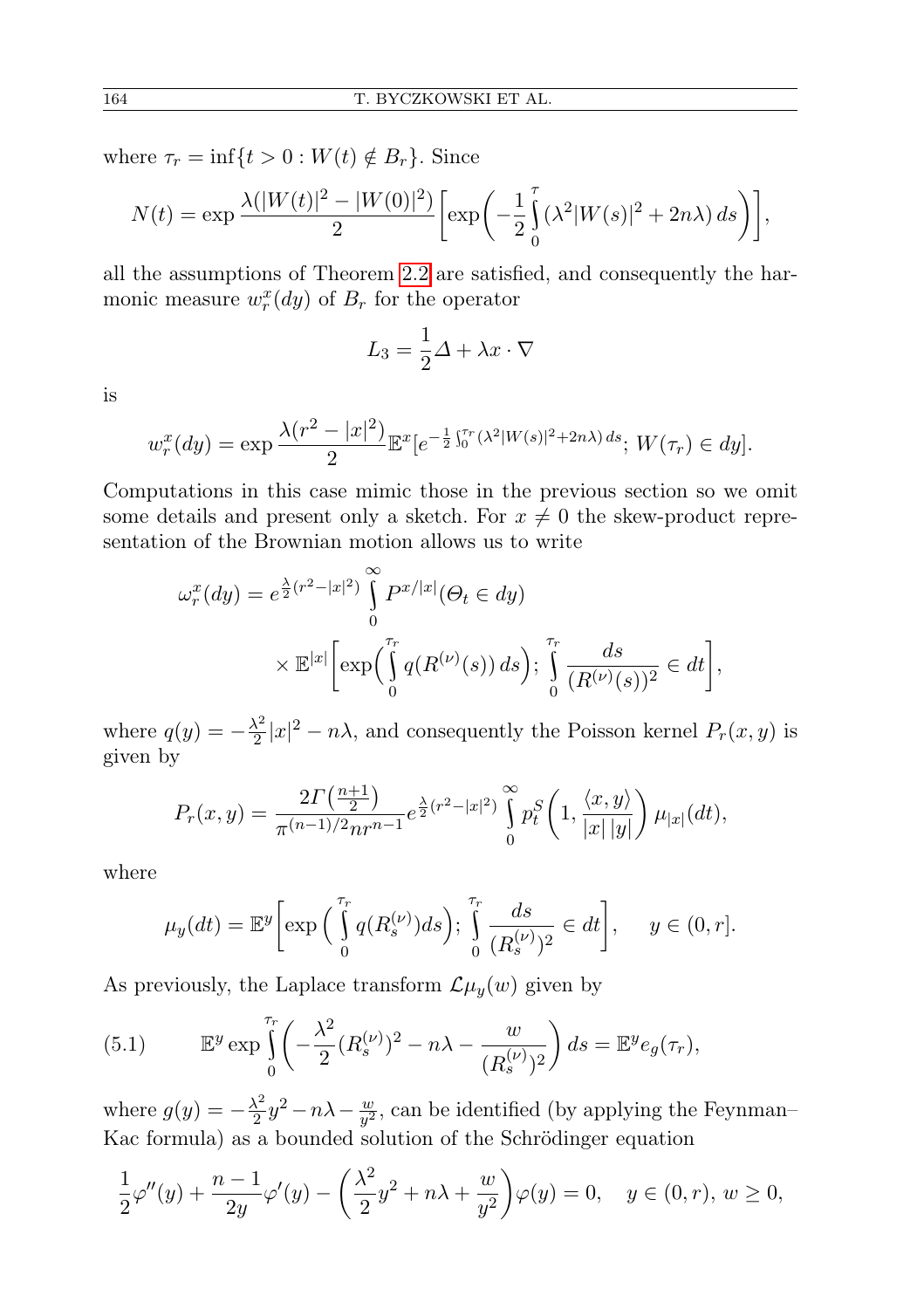with the boundary condition  $\varphi(r) = 1$ . Setting  $\varphi(y) = y^{-n/2} f(\lambda y^2)$  we reduce this equation to the Whittaker equation

$$
f''(x) + f(x) \left[ -\frac{1}{4} - \frac{n}{2x} - \left( \frac{n(n-4)}{16} + \frac{w}{2} \right) \frac{1}{x^2} \right] = 0,
$$

with parameters  $k = -n/2$  and  $\mu = \sqrt{(n-2)^2 + 8w}/4$ . Consequently,

<span id="page-20-0"></span>
$$
\varphi(y) = y^{-n/2} [c_1 M(k, \mu, \lambda y^2) + c_2 W(k, \mu, \lambda y^2)],
$$

where M and W are Whittaker functions (see [\[1,](#page-25-11) 13.1.32, 13.1.33, p. 505]). The boundedness of  $\varphi$  implies that  $c_2 = 0$ , and the boundary condition  $\varphi(r) = 1$  gives

(5.2) 
$$
\mathcal{L}\mu_y(w) = \left(\frac{r}{y}\right)^{n/2} \frac{M(k,\mu,\lambda y^2)}{M(k,\mu,\lambda r^2)}.
$$

If we look at [\(5.1\)](#page-19-0), the probabilistic definition of  $\mathcal{L}\mu_y(w)$ , the same argument as previously gives that  $\mathcal{L}\mu_y(w)$  can be extended to a holomorphic function in the complex half-plane  $\text{Re}(w) > -(n-2)^2/8$ . Since the Whittaker functions are well defined in this region, formula [\(5.2\)](#page-20-0) is also satisfied there. As before, we use the Laplace inverse formula and for  $c = -(n-2)^2/16$  we obtain

$$
\int_{0}^{\infty} p_t^S \left( 1, \frac{\langle x, y \rangle}{|x| |y|} \right) \mu_{|x|}(dt) = \int_{0}^{\infty} p_t^S \left( 1, \frac{\langle x, y \rangle}{|x| |y|} \right) \left( \frac{1}{2\pi i} \int_{c-i\infty}^{c+i\infty} e^{zt} \mathcal{L} \mu_{|x|}(z) dz \right) dt
$$
  

$$
= \frac{1}{2\pi i} \int_{c-i\infty}^{c+i\infty} \mathcal{L} \mu_{|x|}(z) \left( \int_{0}^{\infty} e^{zt} p_t^S \left( 1, \frac{\langle x, y \rangle}{|x| |y|} \right) dt \right) dz
$$
  

$$
= \frac{1}{2\pi i} \int_{c-i\infty}^{c+i\infty} \mathcal{L} \mu_{|x|}(z) G_z \left( 1, \frac{\langle x, y \rangle}{|x| |y|} \right) dt dz.
$$

THEOREM 5.1. For every  $x \in B_r$ ,  $x \neq 0$  and  $y \in S_r^{n-1}$  the Poisson kernel  $P_r(x, y)$  is given by the formula

$$
\frac{2\Gamma(\frac{n+1}{2})}{\pi^{(n-1)/2}nr^{n-1}} \left(\frac{1-|x|^2}{1-r^2}\right)^{(n-2)/2} \left(\frac{r}{|x|}\right)^{n/2} \frac{\sin^{(3-n)/2}\varphi}{2\pi i}
$$
\n
$$
\times \int_{c-i\infty}^{c+i\infty} \frac{M(k,\mu,\lambda y^2)}{M(k,\mu,\lambda r^2)} B_n(z) P_{A(z)-1/2}^{(3-n)/2}(-\cos\varphi) dz,
$$

where  $\varphi$  is the angle between x and y,  $A(z) = \frac{1}{2}\sqrt{(n-2)^2 - 8z}$  and

$$
B_n(z) = \frac{\Gamma(\frac{n-2}{2} - A(z))\Gamma(\frac{n-2}{2} + A(z))}{2^{(n+1)/2}z\Gamma(\frac{n-1}{2})}.
$$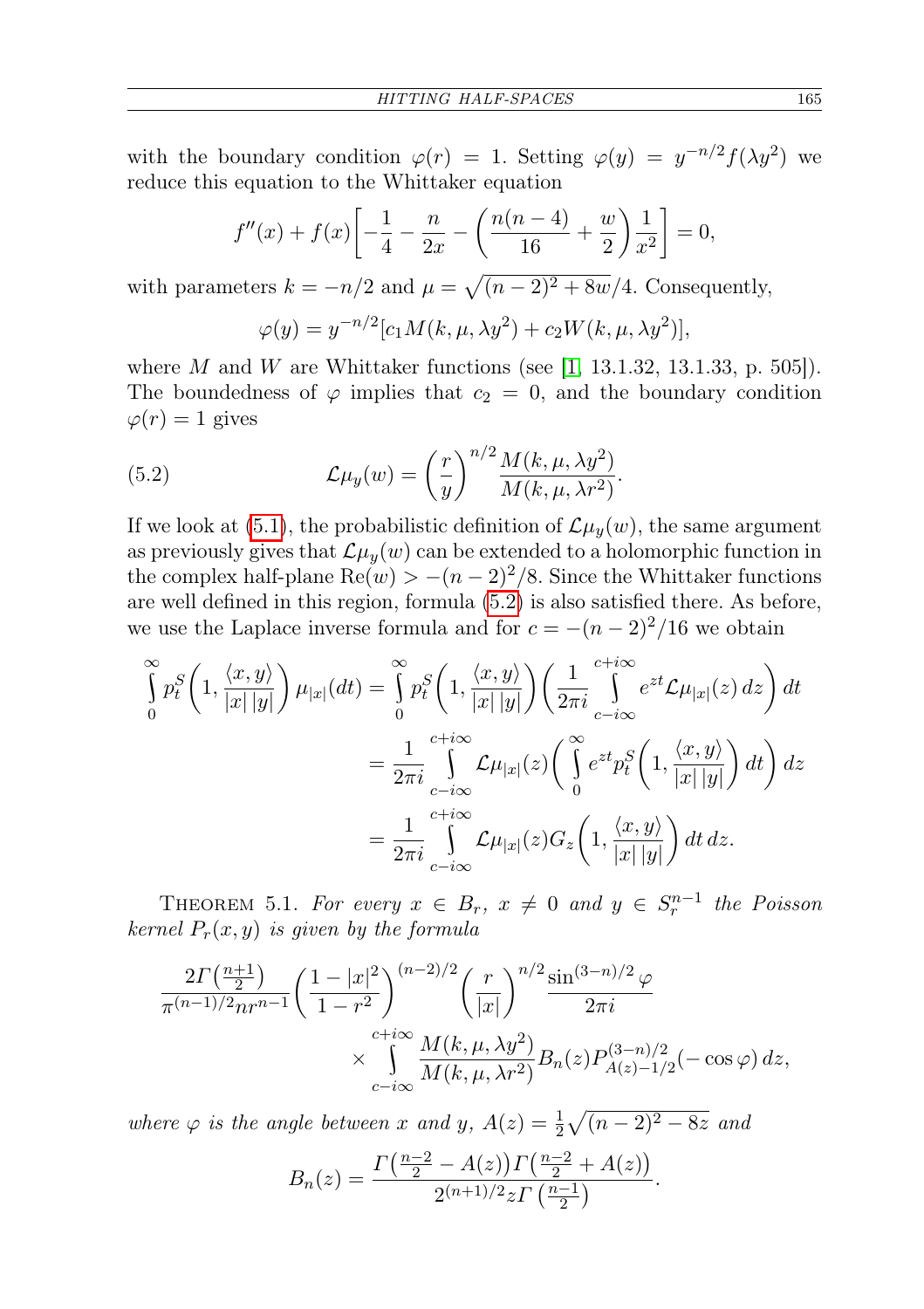6. Appendix. For the convenience of the reader we collect here basic information about Bessel functions, hypergeometric functions and other special functions appearing throughout the paper. We mainly follow the exposition given in [\[1\]](#page-25-11) and [\[12\]](#page-26-5), where we refer the reader for more details (see also [\[19\]](#page-26-6) and [\[15\]](#page-26-7)).

<span id="page-21-4"></span>**6.1. Bessel functions.** The Bessel functions  $J_{\nu}(z)$  and  $Y_{\nu}(z)$  are independent solutions of the Bessel equation

$$
z^{2}y''(z) + zy'(z) + (z^{2} - \nu^{2})y(z) = 0, \quad \nu \in \mathbb{R}.
$$

The Wronskian of the pair  $(J_{\nu}(z), Y_{\nu}(z))$  is equal to  $2/(\pi z)$  (see [\[19,](#page-26-6) p. 113]). The derivatives of the Bessel functions can be expressed by these functions in the following way:

(6.1) 
$$
J'_{\nu}(x) = J_{\nu-1}(x) - \frac{\nu}{x}J_{\nu}(x), \quad x > 0,
$$

(6.2) 
$$
Y'_{\nu}(x) = Y_{\nu-1}(x) - \frac{\nu}{x} Y_{\nu}(x), \quad x > 0.
$$

For every  $\nu > 0$  we have (see [\[19,](#page-26-6) 5.16, pp. 134–135])

(6.3) 
$$
J_{\nu}(x) \sim \frac{x^{\nu}}{2^{\nu} \Gamma(\nu+1)}, \quad Y_{\nu}(x) \sim -\frac{2^{\nu} \Gamma(\nu)}{\pi} \frac{1}{x^{\nu}}, \quad x \to 0^{+},
$$

(6.4) 
$$
J_{\nu}(x) \sim \sqrt{\frac{2}{x\pi}} \cos\left(x - \frac{\nu\pi}{2} - \frac{\pi}{4}\right),
$$

$$
Y_{\nu}(x) \sim \sqrt{\frac{2}{x\pi}} \sin\left(x - \frac{\nu\pi}{2} - \frac{\pi}{4}\right), \quad x \to \infty.
$$

The modified Bessel functions  $K_{\nu}(z)$  are independent solutions to the modified Bessel equation

<span id="page-21-0"></span>(6.5) 
$$
z^2y''(z) + zy'(z) - (\nu^2 + z^2)y(z) = 0.
$$

The following asymptotic expansion holds (see [\[15,](#page-26-7) 8.451, (6)]):

<span id="page-21-1"></span>(6.6) 
$$
K_{\nu}(z) = \sqrt{\frac{\pi}{2z}} e^{-z} (1 + E(z)), \quad |E(z)| = O(|z|^{-1}) \text{ as } |z| \to \infty,
$$

whenever  $|\arg z| \leq 3\pi/2$ . The behavior of  $K_{\nu}$  near zero is described by (see  $[1, 9.6.9]$  $[1, 9.6.9]$ 

<span id="page-21-2"></span>(6.7) 
$$
K_{\nu}(z) \approx \frac{2^{\nu-1}\Gamma(\nu)}{z^{\nu}}, \quad \text{Re } z > 0.
$$

The connection between modified Bessel functions of purely imaginary argument and Bessel functions is given by

<span id="page-21-3"></span>(6.8) 
$$
K_{\nu}(ix) = -\frac{i\pi}{2}e^{-i\nu\pi/2}(J_{\nu}(x) - iY_{\nu}(x)), \quad x > 0.
$$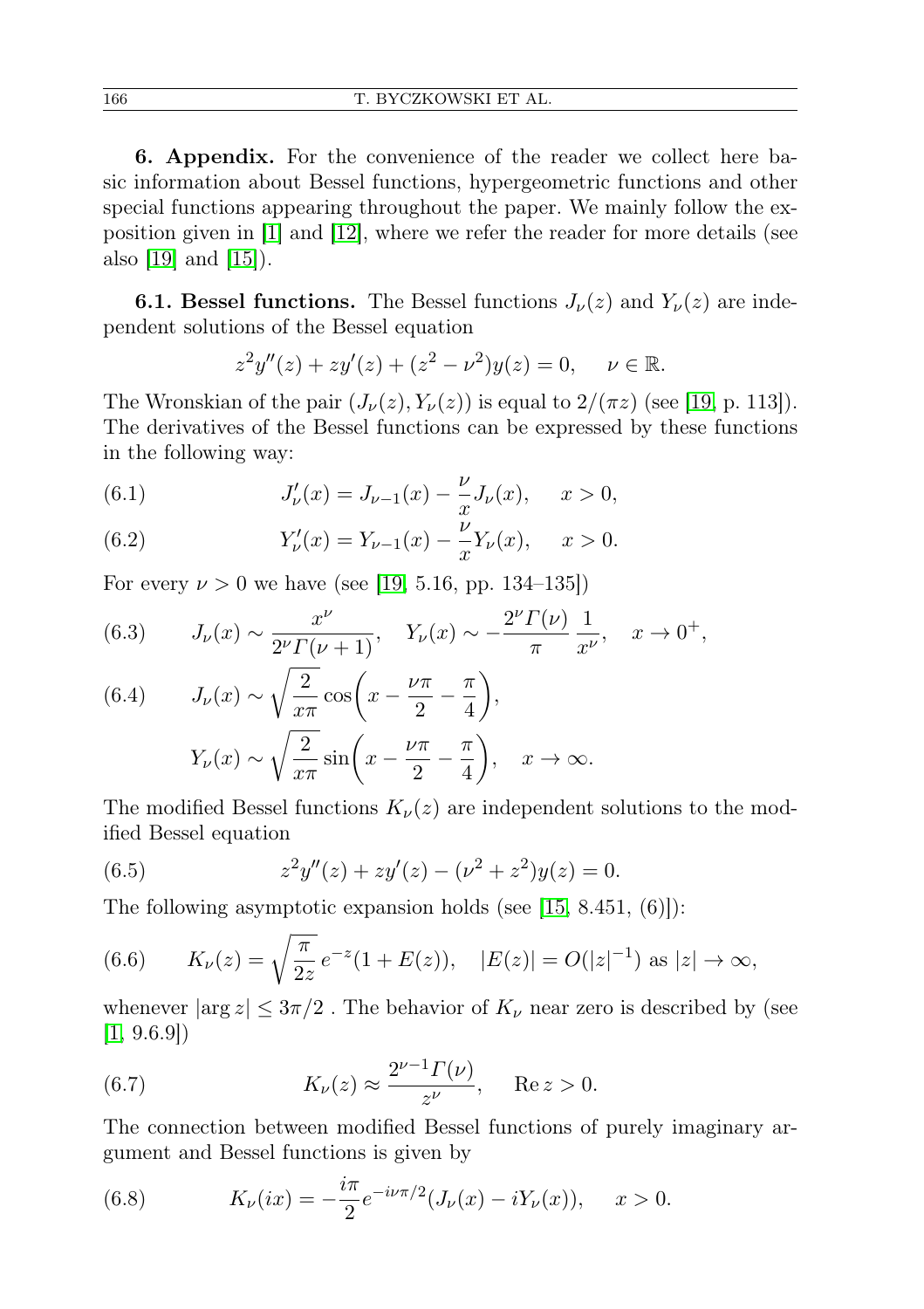Finally, we recall the integral representation of  $K_{\nu}$  (see [\[15,](#page-26-7) 8.432, (7)]):

<span id="page-22-0"></span>(6.9) 
$$
K_{\vartheta}(z) = \frac{z^{\vartheta}}{2} \int_{0}^{\infty} \exp\left(-\frac{t+z^2/t}{2}\right) t^{-\vartheta - 1} dt, \quad z > 0, \ \vartheta \in \mathbb{R},
$$

as well as the formula  $(15, 6.561, \text{formula } 16, \text{ p. } 676)$ )

<span id="page-22-2"></span>(6.10) 
$$
\int_{0}^{\infty} x^{\mu} K_{\nu}(x) dx = 2^{\mu-1} \Gamma\left(\frac{1+\mu+\nu}{2}\right) \Gamma\left(\frac{1+\mu-\nu}{2}\right),
$$

where  $\mu + 1 > \nu > 0$ .

For every  $\nu > 1/2$  we introduce the following function of two variables:

$$
g_{\nu}(x,t) = \frac{1}{t^{2\nu}(x-1)} \frac{J_{\nu}(t)Y_{\nu}(tx) - J_{\nu}(tx)Y_{\nu}(t)}{J_{\nu}^{2}(t) + Y_{\nu}^{2}(t)}, \quad x > 1, t > 0.
$$

It is obvious that  $g_{\nu}$  is a continuous function on  $(1,\infty) \times \mathbb{R}_{+}$ . However, most crucial for the considerations in Section [3](#page-4-0) are the following asymptotic properties of  $g_{\nu}$ .

<span id="page-22-1"></span>LEMMA 6.1. Fix  $x_0 \geq 1$ ,  $t_0 > 0$ . Then

(6.11) 
$$
\lim_{(x,t)\to(x_0,0)} g_{\nu}(x,t) = \frac{\pi \sum_{k=0}^{n-2} x_0^k}{2^{2\nu} \Gamma(\nu) \Gamma(\nu+1) x_0^{\nu}},
$$

(6.12) 
$$
\lim_{(x,t)\to(1,t_0)} g_{\nu}(x,t) = \frac{2}{\pi t_0^{2\nu}(J_{\nu}^2(t_0) + Y_{\nu}^2(t_0))}.
$$

*Proof.* From the Lagrange theorem, there exist  $\theta_1, \theta_2 \in (1, x)$ , depending on x and such that

$$
\frac{J_{\nu}(t)Y_{\nu}(tx) - J_{\nu}(tx)Y_{\nu}(t)}{tx - t} = J_{\nu}(t)\frac{Y_{\nu}(tx) - Y_{\nu}(t)}{tx - t} - Y_{\nu}(t)\frac{J_{\nu}(tx) - J_{\nu}(t)}{tx - t}
$$

$$
= J_{\nu}(t)Y_{\nu}'(t\theta_1) - J_{\nu}'(t\theta_2)Y_{\nu}(t).
$$

Obviously, if  $x \to 1$  then  $\theta_1$ ,  $\theta_2$  also tend to 1. Furthermore, since the Wronskian of  $(J_{\nu}(z), Y_{\nu}(z))$  is  $2/(\pi z)$  we get

$$
\lim_{(x,t)\to(1,t_0)}\frac{J_{\nu}(t)Y_{\nu}(tx) - J_{\nu}(tx)Y_{\nu}(t)}{tx - t} = J_{\nu}(t_0)Y_{\nu}'(t_0) - J_{\nu}'(t_0)Y_{\nu}(t_0) = \frac{2}{\pi t_0},
$$

which proves [\(6.12\)](#page-22-1). If we use the recurrent formulas for the Bessel function derivatives [\(6.1\)](#page-21-4) and [\(6.2\)](#page-21-4) we deduce that  $J_{\nu}(t)Y_{\nu}'(t\theta_1) - J_{\nu}'(t\theta_2)Y_{\nu}(t)$  equals

$$
J_{\nu}(t)Y_{\nu-1}(t\theta_1) - \frac{\nu}{t}\left(\frac{J_{\nu}(t)Y_{\nu}(t\theta_1)}{\theta_1} - \frac{J_{\nu}(t\theta_1)Y_{\nu}(t)}{\theta_2}\right) - J_{\nu-1}(t\theta_2)Y_{\nu}(t).
$$

Multiplying the last expression by t, letting  $(x, t) \rightarrow (1, 0)$  and using [\(6.3\)](#page-21-4) it is easy to see that the first two summands tend to zero and the last one tends to  $2/\pi$ . Since, by [\(6.3\)](#page-21-4), we have  $\lim_{t\to 0^+} t^{2\nu} (J_\nu^2(t) + Y_\nu^2(t)) = 2^{2\nu} \Gamma^2(\nu) / \pi^2$ ,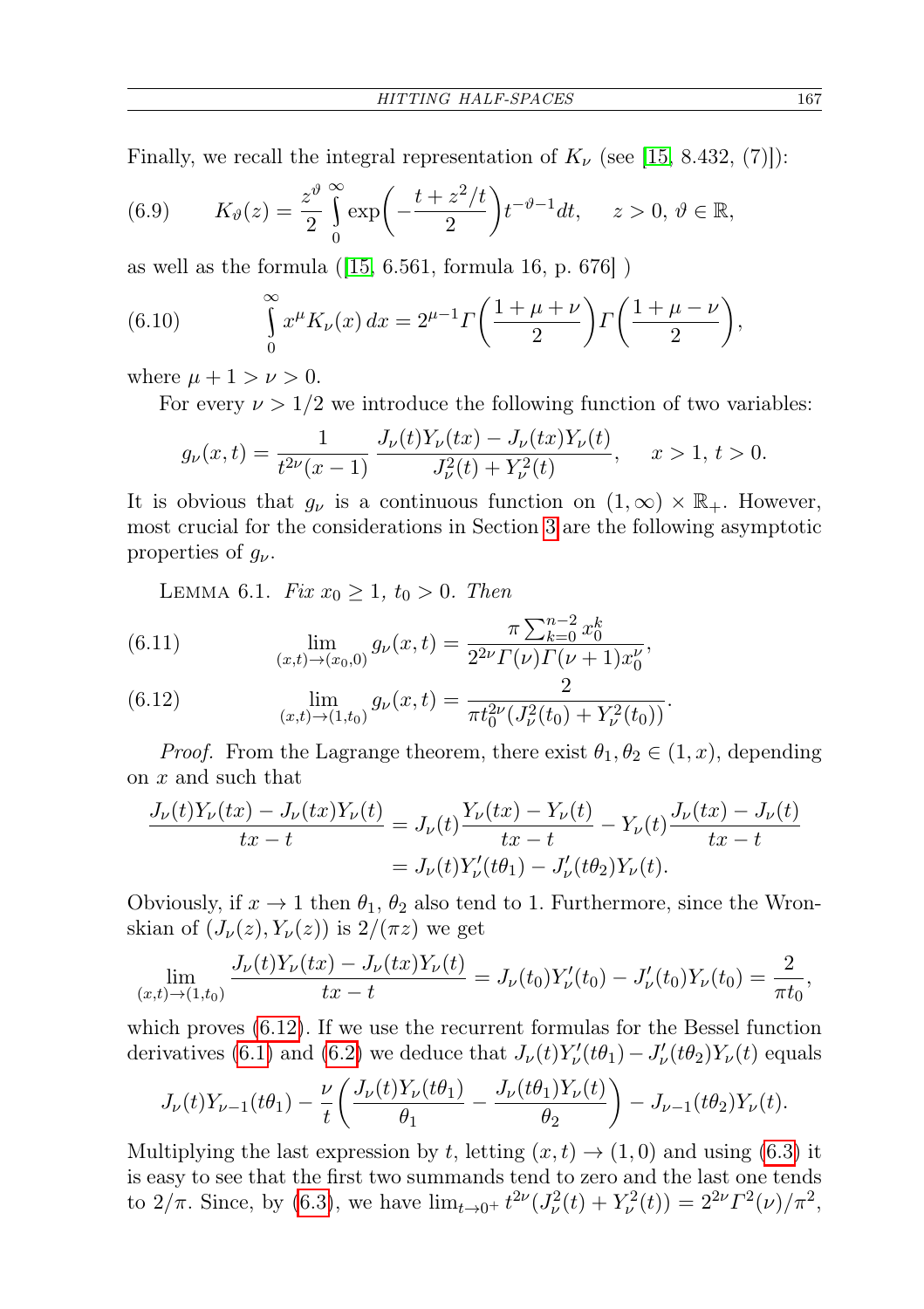it follows that

$$
\lim_{(x,t)\to(1,0)} g_{\nu}(x,t) = \frac{\pi}{2^{2\nu-1}\Gamma^2(\nu)},
$$

which is [\(6.11\)](#page-22-1) for  $x_0 = 1$ . For  $x_0 > 1$  relation (6.11) follows directly from [\(6.3\)](#page-21-4):

$$
\lim_{(x,t)\to(x_0,0)} g_{\nu}(x,t) = \frac{\pi (x_0^{\nu} - x_0^{-\nu})}{\nu 2^{2\nu} \Gamma^2(\nu)} = \frac{\pi \sum_{k=0}^{n-2} x_0^k}{2^{2\nu} \Gamma(\nu) \Gamma(\nu+1) x_0^{\nu}}.
$$

Note that Lemma [6.1](#page-22-1) together with [\(6.3\)](#page-21-4) and [\(6.4\)](#page-21-4) implies that the function  $g_{\nu}$  can be extended to a continuous function on  $[1,\infty) \times [0,\infty)$  which is bounded whenever x is bounded, i.e. for every  $R > 1$  there exists  $C(R) > 0$ such that

(6.13) 
$$
|g_{\nu}(x,t)| \le C(R), \quad (x,t) \in [1,R] \times [0,\infty).
$$

6.2. Hypergeometric functions and Legendre functions. For  $\gamma \neq 0$  $-1, -2, \ldots$  the hypergeometric function is defined by

<span id="page-23-0"></span>
$$
{}_2F_1(\alpha,\beta;\gamma;z) = \sum_{k=0}^{\infty} \frac{(\alpha)_k(\beta_k)}{(\gamma_k)k!} z^k, \quad |z| < 1.
$$

Here  $(a)_k = \Gamma(a+k)/\Gamma(a)$ . The function  ${}_2F_1$  is a solution of the hypergeometric equation

<span id="page-23-5"></span>(6.14) 
$$
z(1-z)u''(z) + [\gamma - (\alpha + \beta + 1)z]u'(z) - \alpha\beta u(z) = 0
$$

regular at  $z = 0$ . Whenever Re( $\gamma - \alpha - \beta$ ) > 0 we have (see [\[12,](#page-26-5) Vol. 1, p. 104, 2.8(46)])

<span id="page-23-3"></span>(6.15) 
$$
{}_2F_1(\alpha, \beta; \gamma; 1) = \frac{\Gamma(\gamma)\Gamma(\gamma - \alpha - \beta)}{\Gamma(\gamma - \alpha)\Gamma(\gamma - \beta)}.
$$

The derivative of  $_2F_1$  is given by (see [\[12,](#page-26-5) Vol. 1, p. 102, 2.8(20)])

<span id="page-23-1"></span>(6.16) 
$$
\frac{d}{dz} {}_2F_1(\alpha, \beta; \gamma; z) = \frac{\alpha \beta}{\gamma} {}_2F_1(\alpha + 1, \beta + 1; \gamma + 1; z),
$$

and the following elementary relation holds (see  $(12, \text{Vol. } 1, \text{p. } 105, 2.9(2))$ )

(6.17) 
$$
{}_2F_1(\alpha,\beta;\gamma;z)=(1-z)^{\gamma-\alpha-\beta}{}_2F_1(\gamma-\alpha,\gamma-\beta;\gamma;z).
$$

<span id="page-23-4"></span><span id="page-23-2"></span>The Legendre functions are solutions of Legendre's differential equation

(6.18) 
$$
(1-z^2)u''(z) - 2zu'(z) + [a(a+1) - b^2(1-z^2)^{-1}]u(z) = 0.
$$

By making an appropriate substitution it can be reduced to the hypergeometric equation [\(6.14\)](#page-23-5) and consequently its solutions are given in terms of the hypergeometric function. More precisely, the Legendre functions of the first and second kind are defined by (see [\[12,](#page-26-5) Vol. 1, p. 122,  $3.2(3)$  and p. 143,  $3.4(6)$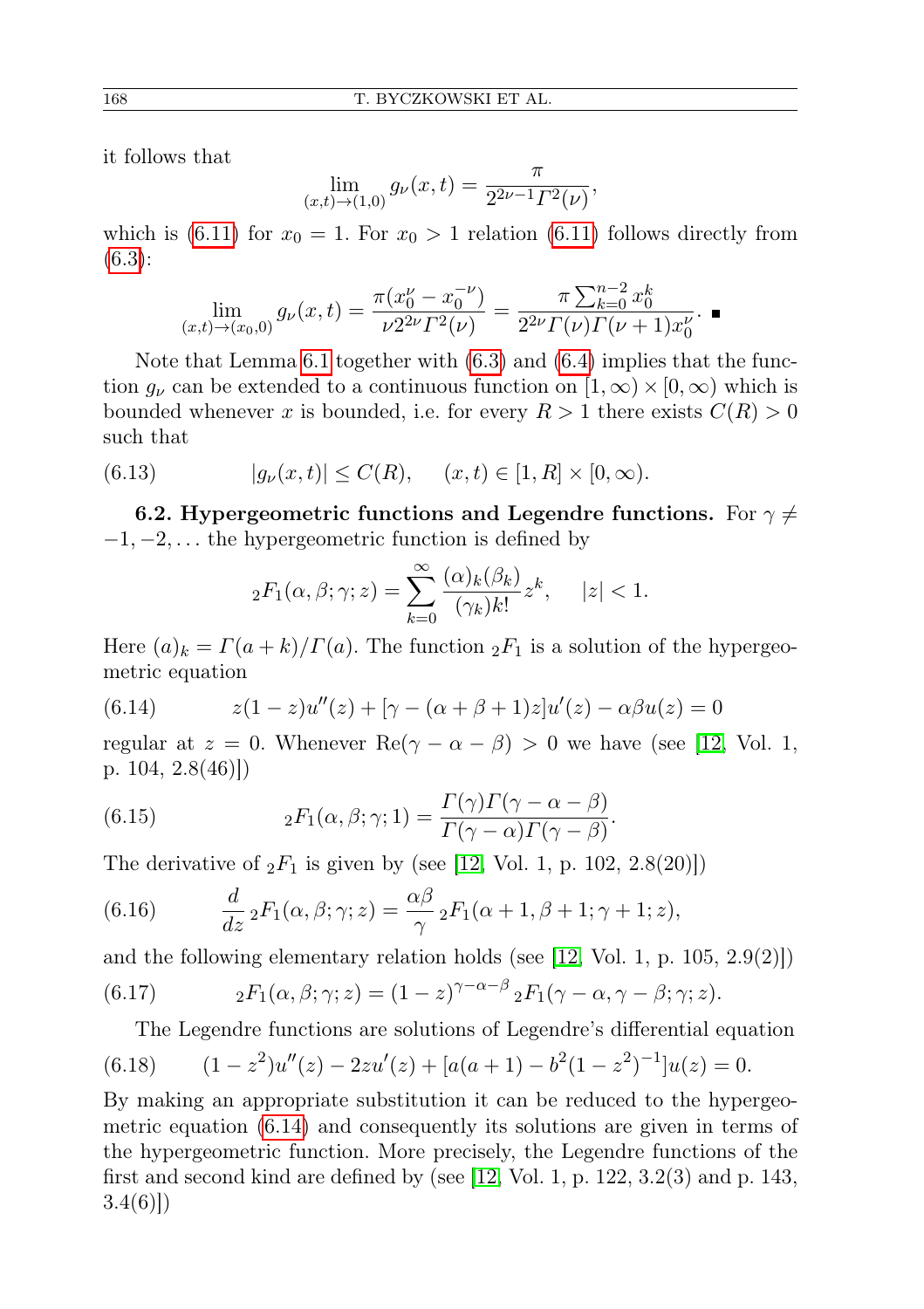(6.19) 
$$
P_a^b(x) = \frac{1}{\Gamma(1-b)} \left(\frac{1+x}{|1-x|}\right)^{b/2}
$$

$$
\times {}_2F_1\left(-a, a+1; 1-b; \frac{1-x}{2}\right), \quad x > -1,
$$
  
(6.20) 
$$
Q_a^b(x) = \frac{e^{bi\pi} \pi^{1/2}}{2^{a+1} x^{a+b+1}} \frac{\Gamma(a+b+1)}{\Gamma(a+3/2)} (x^2-1)^{b/2}
$$

$$
\times {}_2F_1\left(\frac{a+b}{2}+1, \frac{a+b+1}{2}; a+3/2; \frac{1}{x^2}\right), \quad x > 1,
$$

respectively. The functions  $P_a^b$  and  $Q_a^b$  are independent solutions of [\(6.18\)](#page-23-4).

6.3. Skew-product representation of Brownian motion. We now introduce the spherical Brownian motion on the unit sphere  $S_1^{n-1} \subseteq \mathbb{R}^n$  as a diffusion on  $S_1^{n-1}$  with generator being one-half of the Laplace–Beltrami operator  $\Delta_{S_1^{n-1}}$  of the manifold  $S_1^{n-1}$ . It is well-known that

$$
\Delta_{S_1^{n-1}} = (\sin \phi)^{2-n} \frac{\partial}{\partial \phi} \left[ (\sin \phi)^{n-2} \frac{\partial}{\partial \phi} \right] + (\sin \phi)^{-2} \Delta_{S_1^{n-2}},
$$

where  $\phi$  is the angle between the pole and the given point on the sphere and  $\Delta_{S_1^1} = \frac{\partial^2}{\partial \phi^2}$ . Now, if we consider the action of  $\Delta_{S_1^{n-1}}$  on functions depending only on  $\phi$ , this reduces to the generator of the Legendre process LEG(d):

$$
\frac{1}{2}\Delta_{S_1^{n-1}} = \frac{1}{2}(\sin\phi)^{2-n}\frac{\partial}{\partial\phi}\left[ (\sin\phi)^{n-2}\frac{\partial}{\partial\phi} \right] = \frac{1}{2}\frac{\partial^2}{\partial\phi^2} + \frac{n-2}{2}\cot\phi\frac{\partial}{\partial\phi}.
$$

Changing variable  $\cos \phi = t$  we obtain

$$
\frac{1-t^2}{2}\frac{\partial^2}{\partial t^2} - \frac{n-1}{2}t\frac{\partial}{\partial t}.
$$

We now invoke the classical skew-product representation of the  $n$ -dimensional Brownian motion (see e.g.  $[18, (7.15)]$  $[18, (7.15)]$  stating that it can be represented as the product of  $R^{(\nu)} = \{R_t^{(\nu)}\}$  $t^{(\nu)}_t; t \geq 0$ , the Bessel process BES(*n*),  $\nu =$  $n/2-1$ , with generator

(6.21) 
$$
\frac{1}{2} \frac{\partial^2}{\partial r^2} + \frac{n-1}{2r} \frac{\partial}{\partial r},
$$

and an independent spherical Brownian motion  $\Theta = \{ \Theta(t) : t \geq 0 \}$  on  $S_1^{n-1}$ with time changed according to the formula

<span id="page-24-0"></span>
$$
A^{(\nu)}(t) = \int_{0}^{t} \frac{ds}{(R^{(\nu)}(s))^2}.
$$

Moreover, for  $x \neq 0$ , we introduce a process  $S = \{S(t) : t \geq 0\}$  defined by  $S(t) = \langle x, \Theta(t) \rangle / |x|$ . The process S describes the cosine of the angle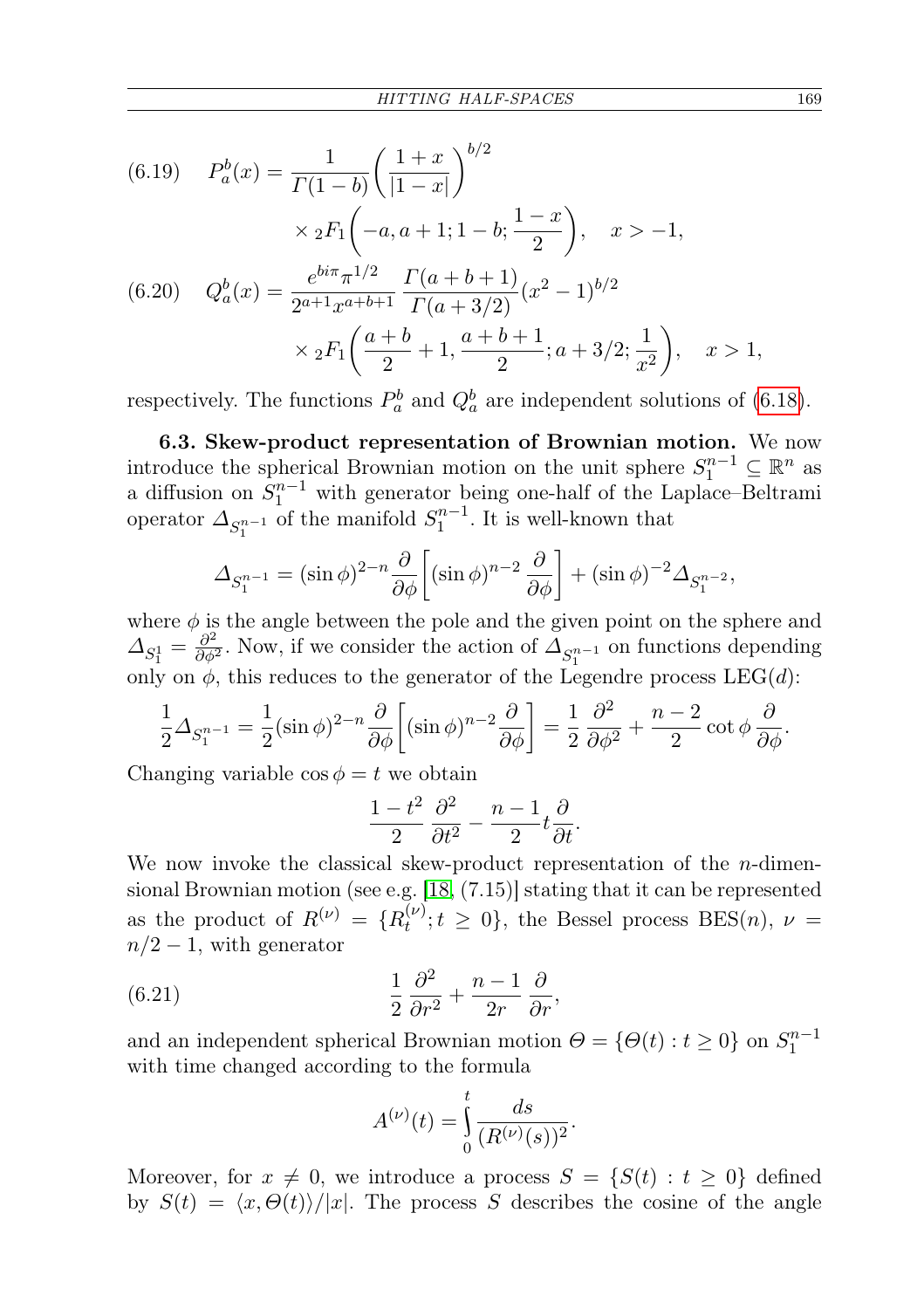between the starting point x and the spherical Brownian motion  $\Theta$ . Consequently, the cosine between the starting point x and  $W(t)$  is just  $S(A(t))$ . The skew-product representation and the previous considerations imply that S is independent of the Bessel process  $R^{(\nu)}$ , and the generator of S is given by

<span id="page-25-10"></span>(6.22) 
$$
\mathcal{G} = \frac{1 - t^2}{2} \frac{\partial^2}{\partial t^2} - \frac{n - 1}{2} t \frac{\partial}{\partial t}
$$

with domain  $D_{\mathcal{G}} = \{u \in C^2[-1,1] : u'(-1) = u'(1) = 0\}.$  Three basic characteristics of the diffusion: the speed measure, the scale function and the killing measure are described by the relations (see also [\[6\]](#page-25-12))  $m(dx)$  =  $2(1-x^2)^{(n-3)/2}dx, s'(x)=(1-x^2)^{(1-n)/2}, k(dx)=0.$  Moreover, the points  $-1$  and 1 are non-singular reflecting points. We denote by  $p_t^S(x, y)$  the transition density function with respect to the speed measure, i.e.

<span id="page-25-8"></span>(6.23) 
$$
P^{x}(S(t) \in A) = \int_{A} p_{t}^{S}(x, y) m(dx), \quad A \in \mathcal{B}[-1, 1].
$$

Acknowledgements. This research was supported by Polish Ministry of Science and Higher Education grant N N201 3731 36 and l'Agence Nationale de la Recherche grant no. ANR-09-BLAN-0084-01.

## REFERENCES

- <span id="page-25-11"></span>[1] M. Abramowitz and I. A. Stegun, Handbook of Mathematical Functions with Formulas, Graphs, and Mathematical Tables, 9th ed., Dover, New York, 1972.
- <span id="page-25-0"></span>[\[2\]](http://dx.doi.org/10.1080/15326340500294702) L. Alili, P. Patie, and J. L. Pedersen, Representations of the first hitting time density of an Ornstein–Uhlenbeck process, Stoch. Models 21 (2005), 967–980.
- <span id="page-25-9"></span>[3] A. N. Borodin and P. Salminen, Handbook of Brownian Motion—Facts and Formulae, 2nd ed., Birkhäuser, Basel, 2002.
- <span id="page-25-4"></span>[4] T. Byczkowski, P. Graczyk, and A. Stós, Poisson kernels of half-spaces in real hyperbolic spaces, Rev. Mat. Iberoamer. 23 (2007), 85–126.
- <span id="page-25-6"></span>[\[5\]](http://dx.doi.org/10.1007/s11118-007-9050-8) T. Byczkowski and J. Małecki, Poisson kernel and Green function of the ball in real hyperbolic spaces, Potential Anal. 27 (2007), 1–26.
- <span id="page-25-12"></span>[\[6\]](http://dx.doi.org/10.1007/s11118-009-9159-z) T. Byczkowski, J. Małecki, and M. Ryznar, Hitting half-spaces by Bessel-Brownian diffusions, Potential Anal. 33 (2010), 47–83.
- <span id="page-25-2"></span>[7] T. Byczkowski, J. Małecki, and M. Ryznar, Hitting times of Bessel processes, [arXiv:](http://arxiv.org/abs/1009.3513) [1009.3513](http://arxiv.org/abs/1009.3513) (2011).
- <span id="page-25-5"></span>[\[8\]](http://dx.doi.org/10.4064/cm118-1-11) T. Byczkowski, J. Małecki, and T. Żak, Feynman–Kac formula, λ-Poisson kernels and  $\lambda$ -Green functions of half-spaces and balls in hyperbolic spaces, Colloq. Math. 118 (2010), 201–222.
- <span id="page-25-7"></span>[\[9\]](http://dx.doi.org/10.4064/sm173-1-2) T. Byczkowski and M. Ryznar, Hitting distribution of geometric Brownian motion, Studia Math. 173 (2006), 19–38.
- <span id="page-25-1"></span>[\[10\]](http://dx.doi.org/10.1007/BF01225375) M. Cranston and Z. Zhao, Conditional transformation of drift formula and potential *theory for*  $\frac{1}{2}\Delta + b(\cdot)\nabla$ , Comm. Math. Phys. 112 (1987), 613–625.
- <span id="page-25-3"></span>[11] D. Dufresne, The distribution of a perpetuity, with applications to risk theory and pension funding, Scand. Actuar. J. 1990, 39–79.